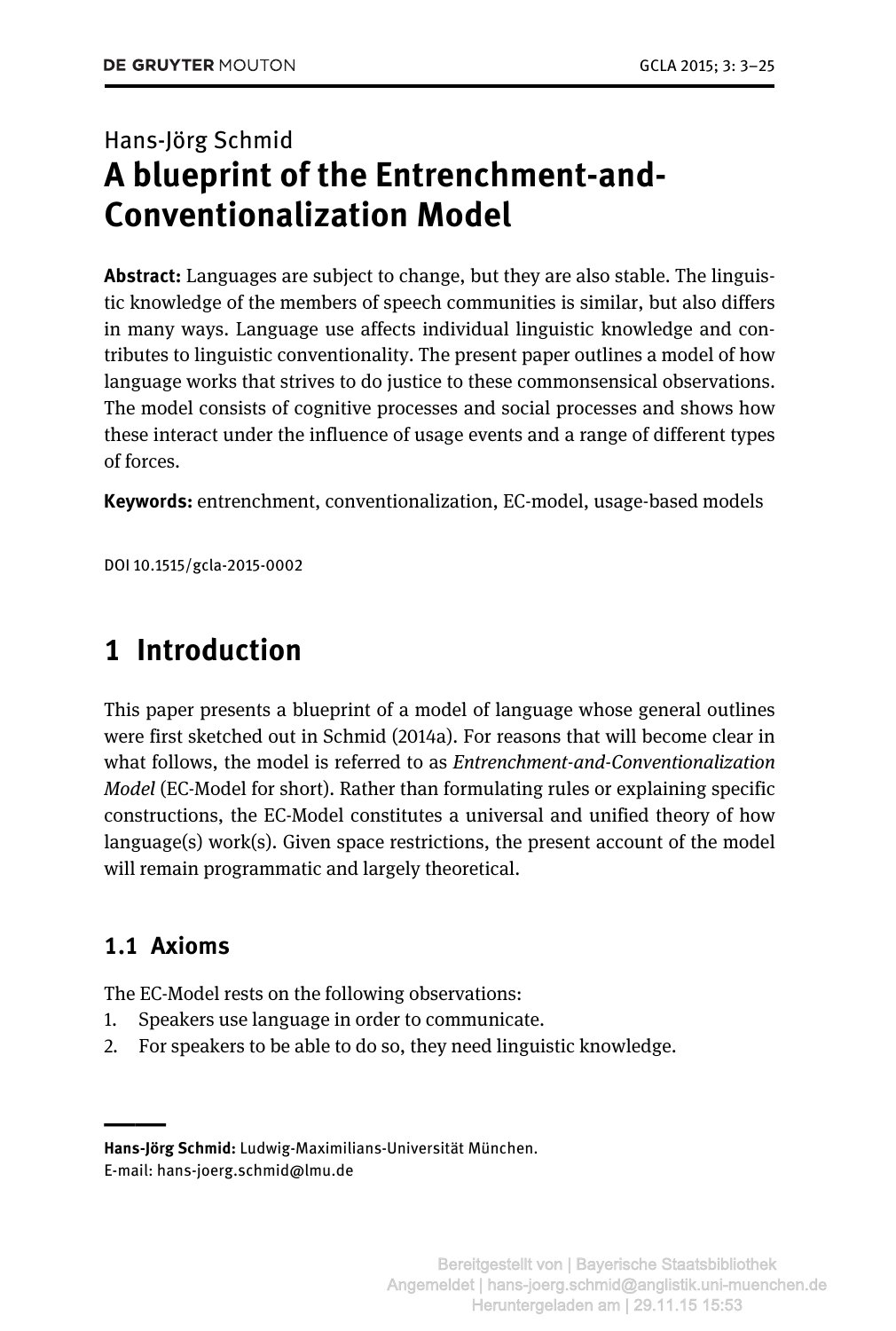- 3. Linguistic knowledge is represented in individual language users' minds and brains.
- 4. Members of a speech community share linguistic knowledge.
- 5. No two members of a speech community have identical linguistic knowledge.
- 6. Individual and shared linguistic knowledge are both stable and subject to change.
- 7. Linguistic structure is shaped by language use.

These observations are treated as axioms in the model, i.e. as indisputable facts that are neither up for discussion nor in need of further proof. The first six axioms themselves are likely to be uncontroversial anyway, even though what they entail for linguistic theorizing may be subject to debate. While the seventh axiom epitomizes a notorious and long-standing bone of contention in linguistics, it will be treated as an axiom all the same, since the EC-Model does not make sense otherwise. Readers who reject the seventh axiom will definitely also reject the EC-Model.

### **1.2 Demands on the model**

Which requirements for an adequate theory of how language works can be derived from these axioms?

- 1. Such a theory must put meanings and communicative functions of language in usage situations centre-stage. It must be functional rather than formal (cf. axiom 1).
- 2. It must be cognitively and neurologically plausible (cf. axioms 2 and 3).
- 3. It must account for the fact that linguistic knowledge is intersubjectively shared and yet variable, so it needs a sociocognitive and a variational component (cf. axioms 4 and 5).
- 4. It must integrate a dynamic component in order to be able to explain language change (cf. axiom 6).
- 5. It must have a usage-based and emergentist component in order to find a way of explaining how grammar emerges from usage (cf. axiom 7).

As will be shown, the EC-Model is designed to meet these demands.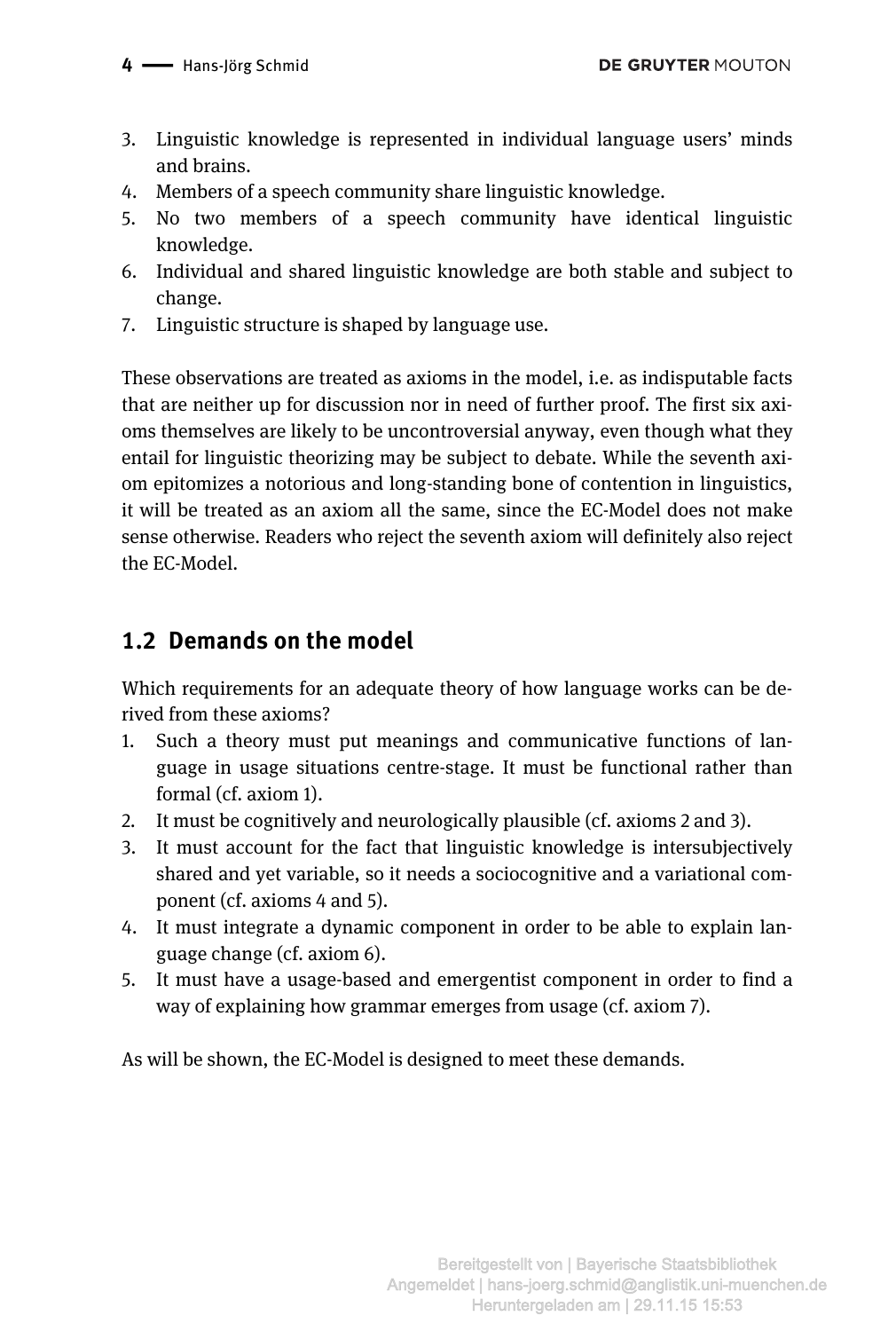### **1.3 Sources of inspiration**

A range of linguistic schools and approaches have proven invaluable sources of inspiration for the EC-Model. Only the most important ones can be mentioned here:

- usage-based or emergentist approaches to grammar (e.g. Bybee 1985; Hopper 1987; Langacker 1988; MacWhinney 1999; Barlow and Kemmer 2000), to language acquisition (e.g. Tomasello 2003) and to language change (e.g. Bybee 2010; Bybee and Hopper 2001)
- cognitive-linguistic conceptions of entrenchment (Langacker 1987: 59; cf. Schmid 2007, Schmid 2014b; Blumenthal-Dramé 2012) and its sub-processes (e.g. Langacker 2008: 16–18)
- construction grammar (cf. Fillmore et al. 1988; Goldberg 1995, Goldberg 2006; Hilpert 2013; Traugott and Trousdale 2013; Hilpert 2014)
- socio-cognitive approaches (e.g. Kristiansen 2008; Croft 2009; Harder 2010; Geeraerts et al. 2010)
- complex-adaptive system approaches (e.g. The Five Graces Group 2009; Blythe and Croft 2009)
- research on individual differences in grammatical attainment (Dąbrowska 2012) and usage tendencies (Barlow 2013)
- exemplar-based approaches (e.g. Bybee 2001; Pierrehumbert 2001)
- cognitive neuroscience (e.g. Pulvermüller 2003, Pulvermüller 2013)
- research into formulaic language (e.g. Wray 2002, Wray 2008; Schmitt 2004)
- work in variational sociolinguistics (e.g. Labov 2001, Labov 2010; Eckert 2000).

### **1.4 What remains original and unique about the present approach?**

In view of these numerous and diverse inspirational sources, the question arises what is specific or even unique to the present model?

First, the EC-Model provides the first unified theory of linguistic structure and linguistic usage which integrates cognitive, sociolinguistic, and pragmatic aspects as well as neurolinguistic findings in an endeavour to explain how linguistic structure comes about and changes. In doing so, it tries to overcome the traditional division of labour between the core linguistic disciplines dealing with systematic aspects of linguistic structure and the use-and variation-related disciplines which pursue an entirely different agenda.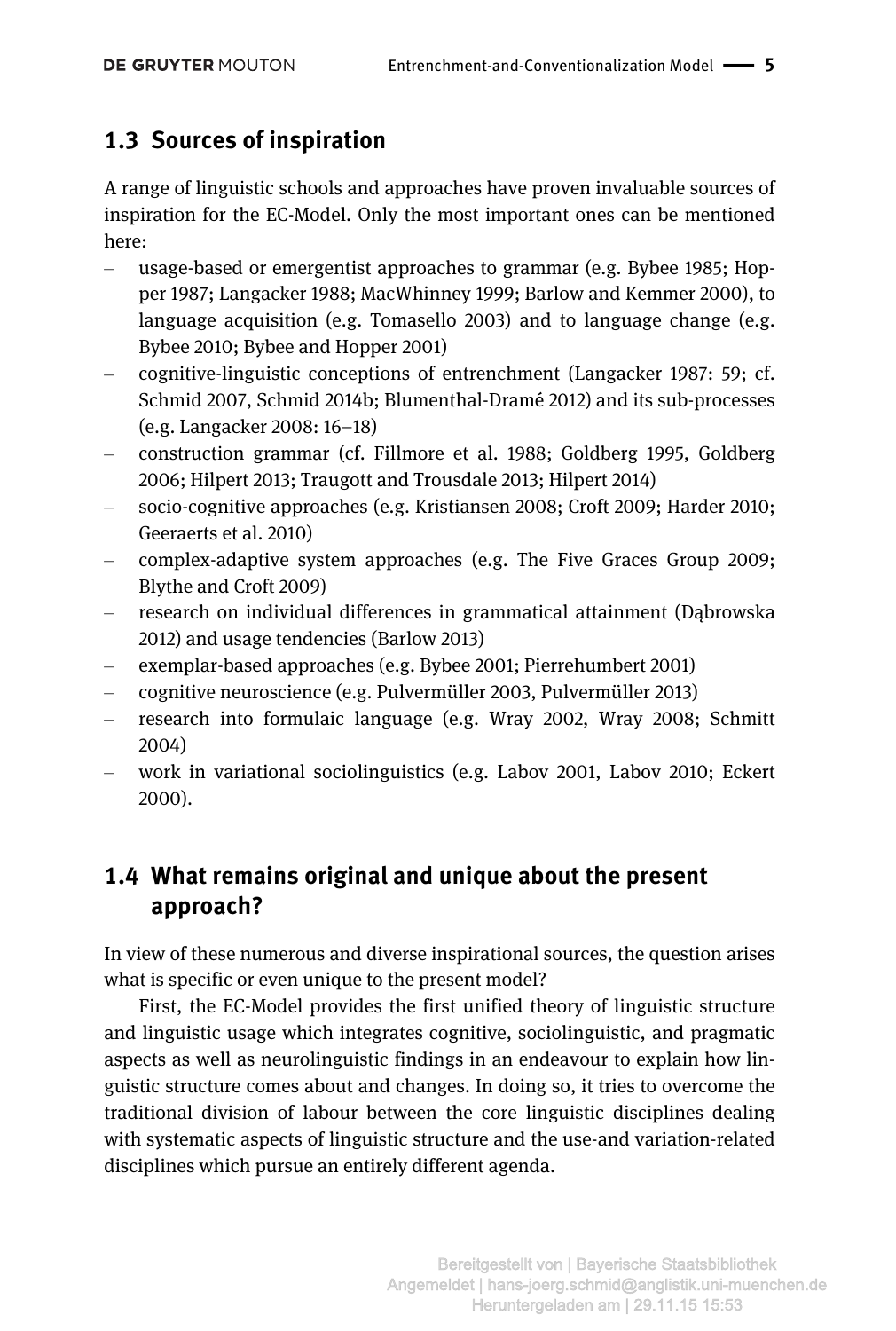Second, unlike construction grammar, which has been criticised for its nonreductionist, somewhat open-ended list-like conception of linguistic knowledge, the EC-Model seeks to be more parsimonious. It states that a limited set of processes and a potentially unlimited, but quite neatly charted cohort of forces are considered to be sufficient to model and explain how language works.

Third, the model does not only account for structure and use, persistence and change as well as systematicity and variability, it also predicts and handles differences between individual speakers in usage as well as in linguistic knowledge. What is more, it explains why and in which way the same utterances or utterance types can be represented in very different ways and on different levels of abstraction in the minds of different speakers of the same language.

Fourth, the model makes fairly precise predictions concerning the effects of frequency of usage and exposure on the entrenchment processes taking place in the minds of individual speakers, on the conventionalization processes taking place in communities and social groups, and on the interaction between the two. In view of the considerable confusion to be observed at present about the effects and limits of various types of discourse frequencies on processing and representation as well as language structure and change, this alone may seem a worthwhile promise of the model.

## **2 The general outline of the EC-model**

From a bird's eye view, the EC-model is very simple. It consists of four components (see Figure 1):

- linguistic *usage* and four types of *repeated activities* involved in it
- a limited set of *cognitive processes* operating in the minds of speakers, subsumed under the label *entrenchment*: association, routinization and schematization
- a limited set of *sociopragmatic processes* operating in communities, subsumed under the label *conventionalization*: innovation, co-adaptation, diffusion and normation
- a (probably unlimited) set of cognitive, emotive, pragmatic, and social *forces* which influence the way in which entrenchment and conventionalization processes interact with usage to shape and change language.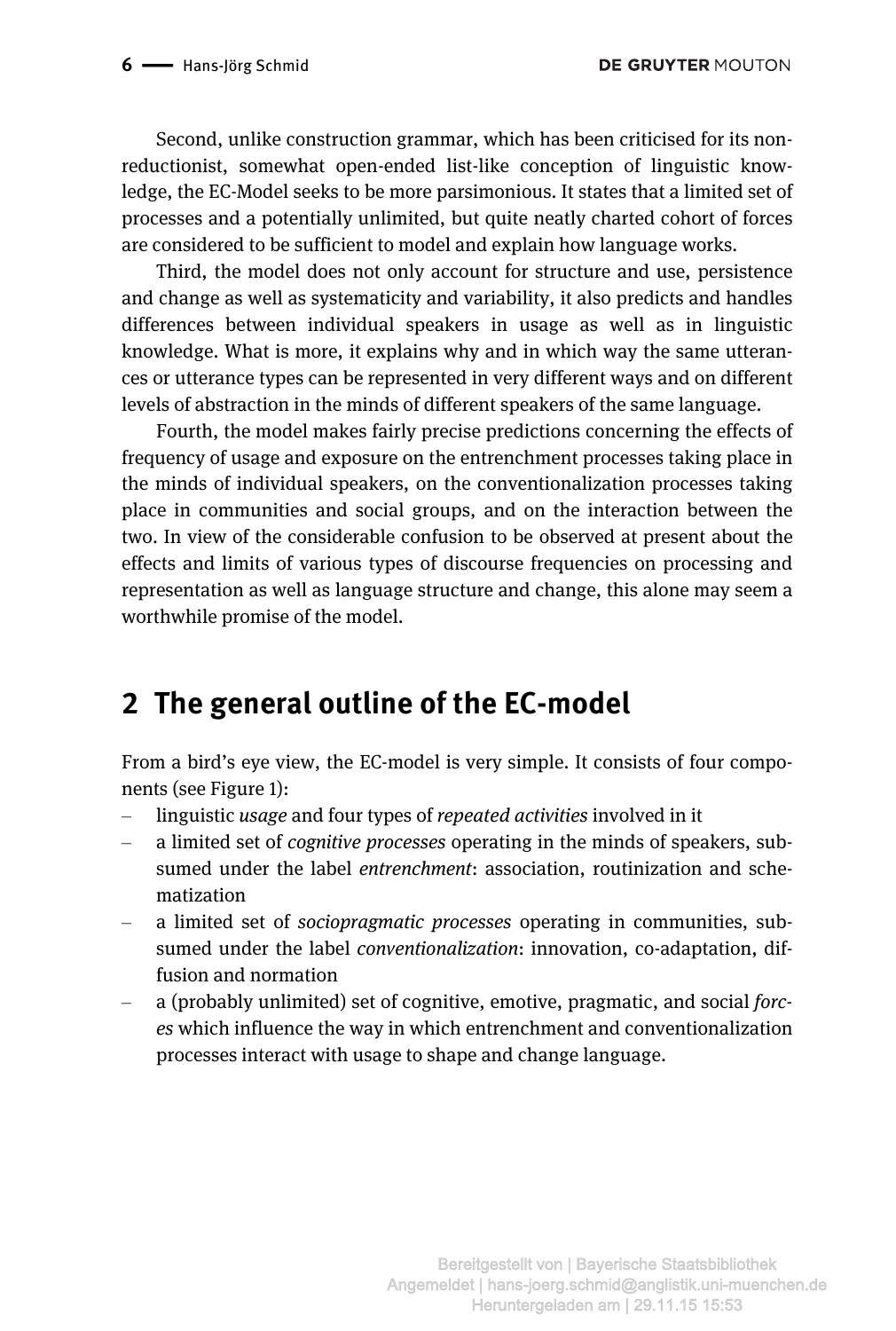

**Fig. 1:** General outline of the EC-Model

The three central parts of the model – usage, entrenchment and conventionalization – are connected by two overlapping ellipses in Figure 1. This indicates that usage affects both entrenchment and conventionalization, while entrenchment and conventionalization in turn influence usage. Entrenchment and conventionalization, however, are only linked to each other via usage, because only usage in interaction affords the constant updating of individual cognitive and collective social systems. The four types of forces are positioned in such a way that the two types that are more closely associated with what goes on in the minds of individual speakers – cognitive and emotive-affective forces – are found on the left-hand side, closer to entrenchment, while pragmatic and social forces sit next to conventionalization. However, as the arrows pointing to the largest ellipsis representing the full usage-entrenchment-conventionalization cycle indicate, all four types of forces can influence the entire interaction of the three core components.

Before the key components of entrenchment and conventionalization are discussed in greater detail in the following sections, the general idea behind the model should be explained. Striving to be a linguistic theory that actually deserves the label *usage-based*, the EC-Model puts the following four types of activities involved in the use of language centre-stage:

– *motor activity* required for producing utterances in speech, writing, signing or gesturing;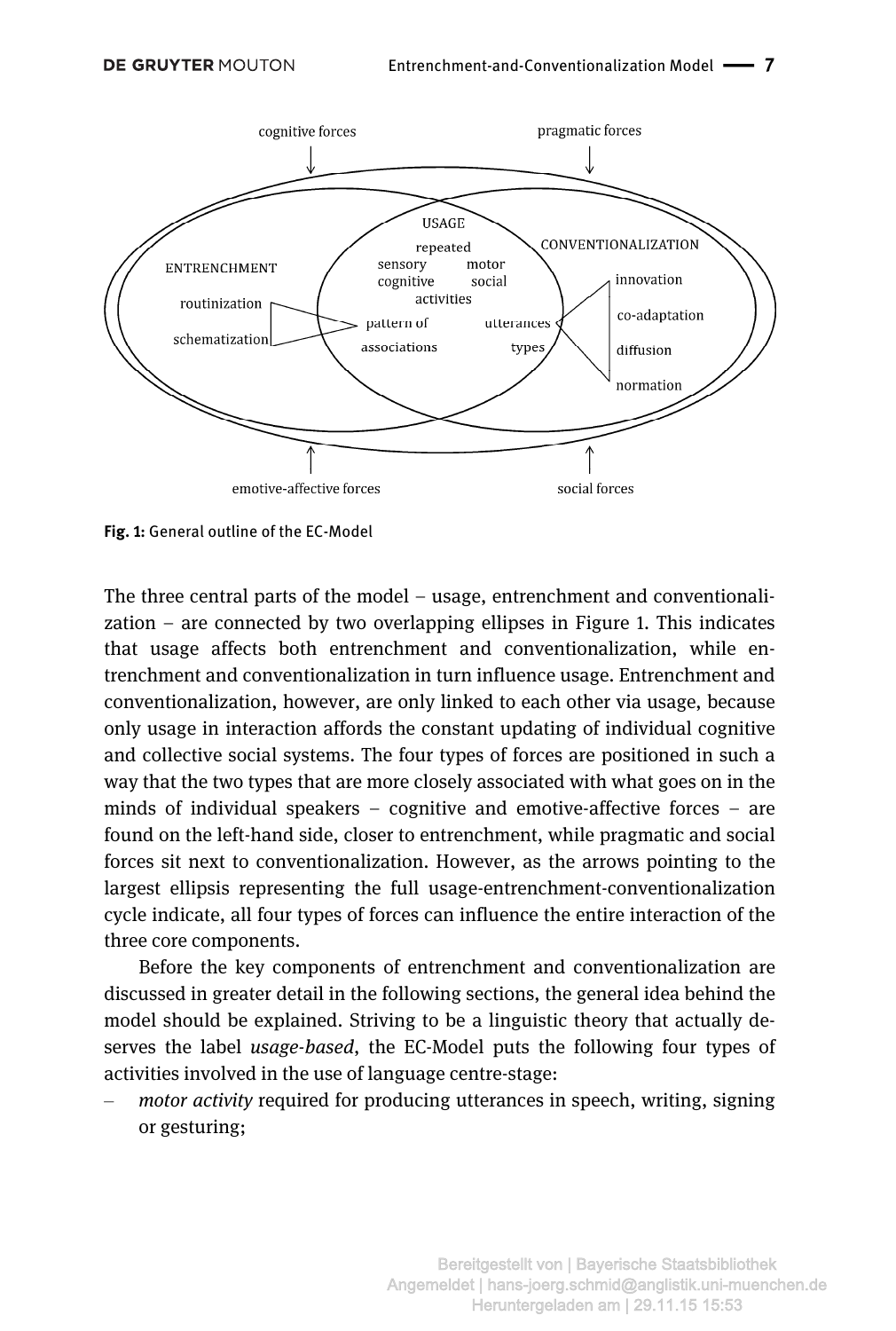#### 8 - Hans-lörg Schmid

- *sensory activity* required for perceiving utterances and aspects of the situational context relevant for referring, meaning, and understanding;
- *cognitive and neuronal activity* required for planning, formulating, and understanding utterances in context;
- *social and interpersonal* activity inevitably entailed in communication.

These activities are not only a *sine qua non* condition for linguistic structure to emerge, persist, and change in mind and society, but they are also crucially responsible for the way in which this happens. Articulatory motor activities, for example, and the way in which they are carried out contribute to the erosion, fusion, and univerbation processes well known from research on grammaticalization. The same is true for sensory activities (e.g. by contributing to reanalysis, cf. Detges and Waltereit 2002). Cognitive and neuronal activities generate the associations involved in meaning and understanding and contribute to the memory consolidation processes required for the 'storage' and (re-)organization of the neural networks that represent linguistic knowledge (see below for more details). Social and interpersonal activities modulate meanings and communicative functions and thus influence the associations that eventually become routinized and part of linguistic structure.

One key condition for language to work the way it does has been taken for granted in the remarks in the preceding paragraph: the activities entailed in communication must be repeated. More precisely, similar activities of all four types must be repeated in similar situations, serving similar functions. One-off activities that are neither repeated nor ever recalled, e.g. a nonce word or a slip of the tongue, do not shape language. Repetition is required for the entrenchment processes of routinization and schematization which determine the ways in which linguistic knowledge is learnt and represented in individual minds. And it is the basis of the co-adaptation and diffusion processes required for the emergence and stability of linguistic conventions, i.e. the tacit mutual agreement among the members of a speech community that similar communicative tasks are solved in similar ways with similar effects (cf. Lewis 1969; Croft 2000: 95–99; Eckert 2000: 45).

Entrenchment and conventionalization processes play the central role in the model. They explain how what we refer to as *grammar* or *language* emerges from and is constantly updated by the repetition of situated usage events. Somewhat paradoxically, entrenchment and conventionalization are conceptualized both as *effects* of repeated usage and as *processes* involved in the shaping of language. This is necessary in order to account for the double role they play: on the one hand, the cumulative outcome of past repeated linguistic usage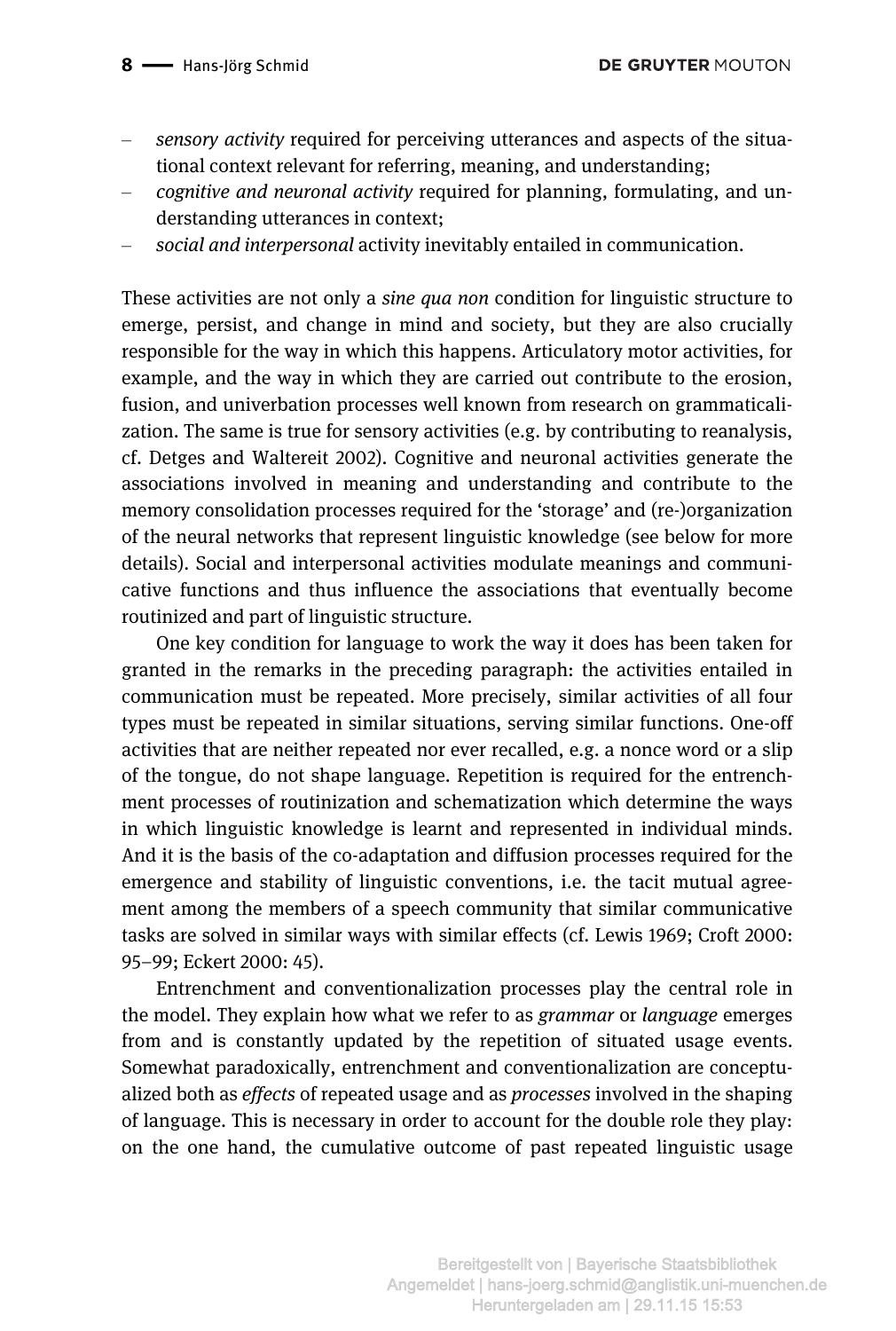events at a given hypothetical point in time can be reified as 'effects' or 'states' of prior entrenchment and conventionalization processes. It is in this sense that we can observe that a given word or expression is more or less entrenched in the mind of a given speaker and more or less conventionalized in a speech community. On the other hand, the processes of entrenchment and conventionalization actually never cease to have an effect, at least as long as a given word or construction remains manifest in active usage. Each individual usage event has the potential to affect the cognitive systems of those participating in it and the social systems they are part of.

Finally, the forces rendered in Figure 1 capture different types of factors that influence the activities involved in usage, whether or not and in which ways they are repeated, and thus eventually the ways in which they affect entrenchment and conventionalization. I can only hint at some of the factors here:

- cognitive forces: similarity, contiguity, salience, categorization, gestalt processing;
- pragmatic forces: settings, participants, event types, intentions, goals;
- emotive-affective forces: egocentrism, emotion, need for admiration, fun, empathy;
- social forces: social networks, identity, solidarity, peer-group pressure, prestige.

If this list of catchwords reads like a rough compendium of everything that is known or at least suspected to affect language use (and structure) in the fields of cognitive linguistic, pragmatics as well as interpersonal and variationist sociolinguistics, then this is exactly what it is meant to be, for all of these factors shape language. Three points are crucial about this list in the present context however: firstly, it is explicitly acknowledged that *all* these factors from very different fields of linguistic inquiry conspire in shaping language, very much along the lines suggested by complex adaptive systems. Secondly, it is emphasized that all these factors from different fields must not be banned from the core of linguistic theorizing and outsourced to disciplines of secondary relevance such as pragmatics or sociolinguistics, but play a crucial role in it, thus producing a unified model. And thirdly, the precise role of these factors in the emergence, structure, and change of languages is highlighted: they function as forces acting upon cognitive and social processes which in turn shape language.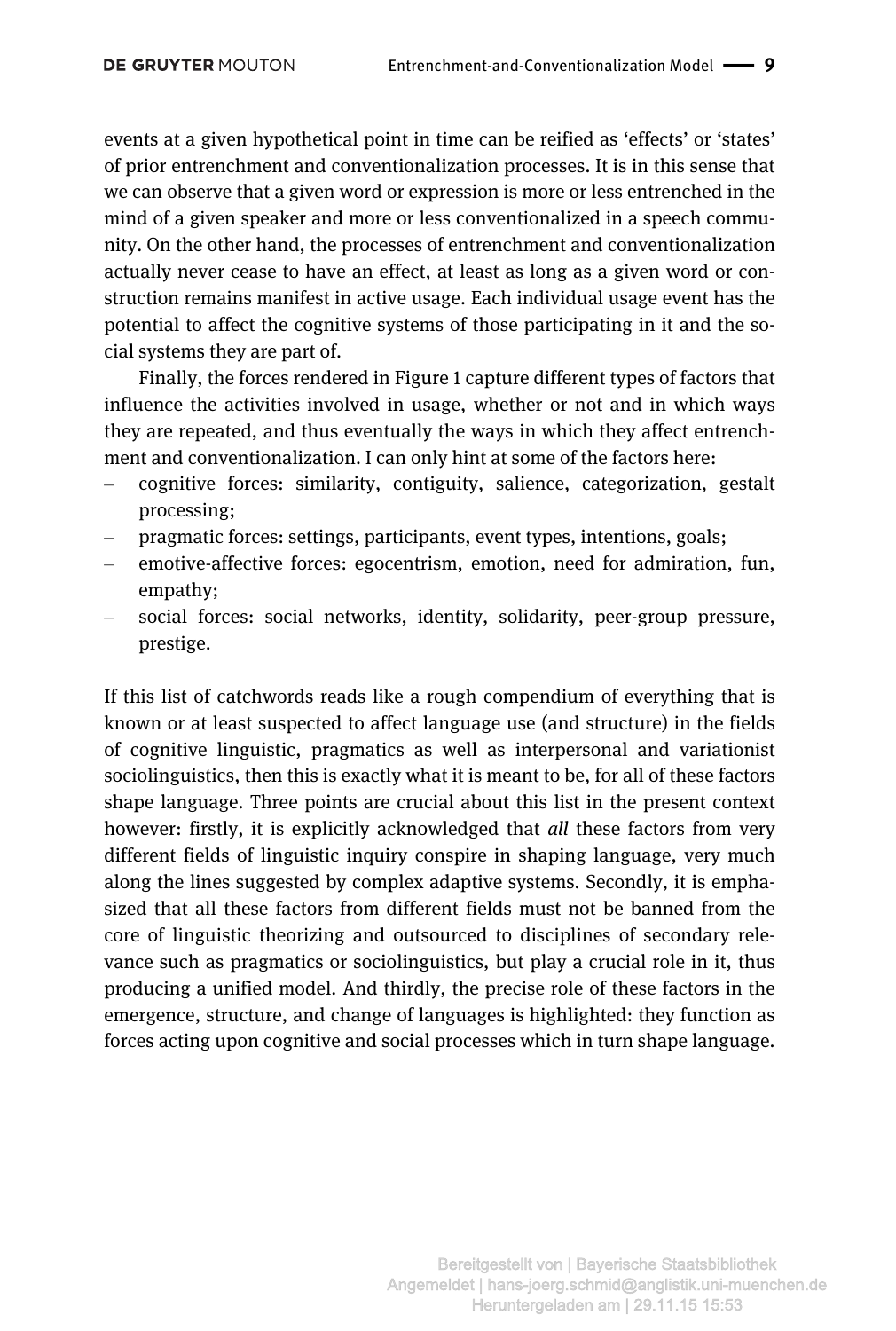# **3 Defining and differentiating entrenchment and conventionalization**

In the EC-model*, entrenchment* is defined as the continuous routinization and re-organization of associations, depending on exposure to and frequency of identical or similar processing events, subject to the exigencies of the social environment (cf. Schmid 2014b). This understanding of entrenchment differs from the 'classic' understanding introduced by Langacker (1987: 59) and further developed by him in later publications (e.g. Langacker 2008: 16–18), which focusses on routinization and unit-formation processes. In the EC-Model, entrenchment encompasses three types of cognitive processes: association, routinization, and schematization.

*Conventionalization* is defined as the continuous mutual coordination and matching of communicative knowledge and practices, subject to the exigencies of the entrenchment processes taking place in individual minds. Four types of conventionalization processes are distinguished in the model: innovation, coadaptation, diffusion, and normation.

As will have been noted, the definition of entrenchment makes reference to 'the exigencies of the social environment', while the definition of conventionalization includes mention of 'the exigencies of the entrenchment processes taking place in individual minds'. The arena where this mutual contingency and thus the interaction between entrenchment and conventionalization take place is usage and the activities involved in it. On the one hand, the precise way in which a given usage event affects the mind of a given hearer, e.g. whether or not it leaves a strong memory trace, depends on the social circumstances, e.g. on whether the hearer feels solidarity with or distance to the speaker. On the other hand, whether or not the usage event will ultimately have an effect on the conventions shared by a community of speakers depends on the ways in which the constructions licencing it are represented in the speakers' minds.

Card-carrying cognitive linguists are likely to object that conventionalization is essentially an epiphenomenon of entrenchment. Conventionality, they might argue, is nothing more than distributed entrenchment. The more people have an entrenched representation of a given linguistic structure, the higher its degree of conventionalization. For a number of reasons, I do not agree with this view. Firstly, entrenchment processes are different in kind from conventionalization processes: the former are psychological, while the latter are social in nature. Entrenchment takes place in minds, conventionalization in societies and speech communities. Secondly, entrenchment and conventionalization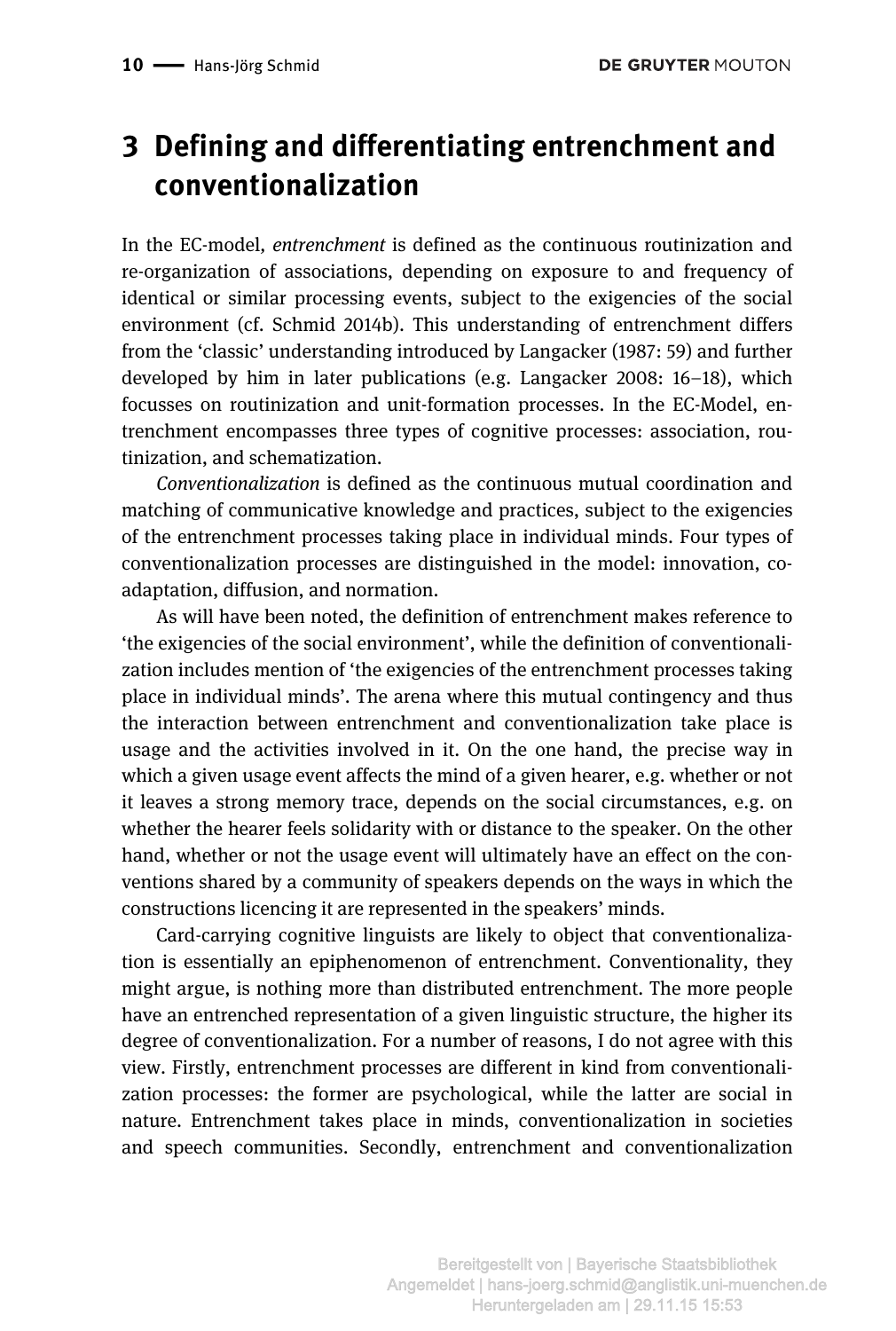processes operate over different types of entities: entrenchment operates over patterns of associations and the activities involved in usage, conventionalization operates over utterance types. The only thing that can become routinized in the mind of a speaker is the pattern of cognitive and neural activity taking place while processing a certain linguistic experience. These patterns may differ substantially from speaker to speaker on dimensions such as meaning, function, specificity, size, and schematicity of constructional representation. In contrast, the social processes involved in conventionalization operate over utterance types and are blind to the details of mental representations. If a speaker adopts and repeats a word or expression, he or she contributes to the diffusion of this linguistic element; however, the way in which it will be represented in the minds of different speakers is a different story. Thirdly, entrenchment and conventionalization processes are subject to different types of forces. The propensities to see similarities and categorize them, to chunk recurrent sequences, or to connect things that are contiguous are part of the way in which our mind works. These forces are psychological in nature. In contrast, whether or not an innovation spreads in a speech community depends, for example, on the structure and density of social networks, which are hardly reducible to the workings of individual minds. Sure, whether someone feels as a part of a social group and identifies with its values is ultimately also wired into their brains, but the processes that lead to the emergence of this feeling of identity and the force it can exert on conventionalization can only take place during the interaction in social communities.

### **4 Entrenchment and how it works**

As pointed out in the previous section, the notion of entrenchment essentially refers to the routinization and schematization of associations. The outcome of entrenchment, and hence the structure and representation of language in the mind of a given speaker, depends on the types of associations that become entrenched and the way in which they are re-run in repetitions of similar processing events.

### **4.1 Association**

Defined as a connection between two or more mental states or processes (Langacker 2008: 16), *association* is the cognitive raw material of meaning and under-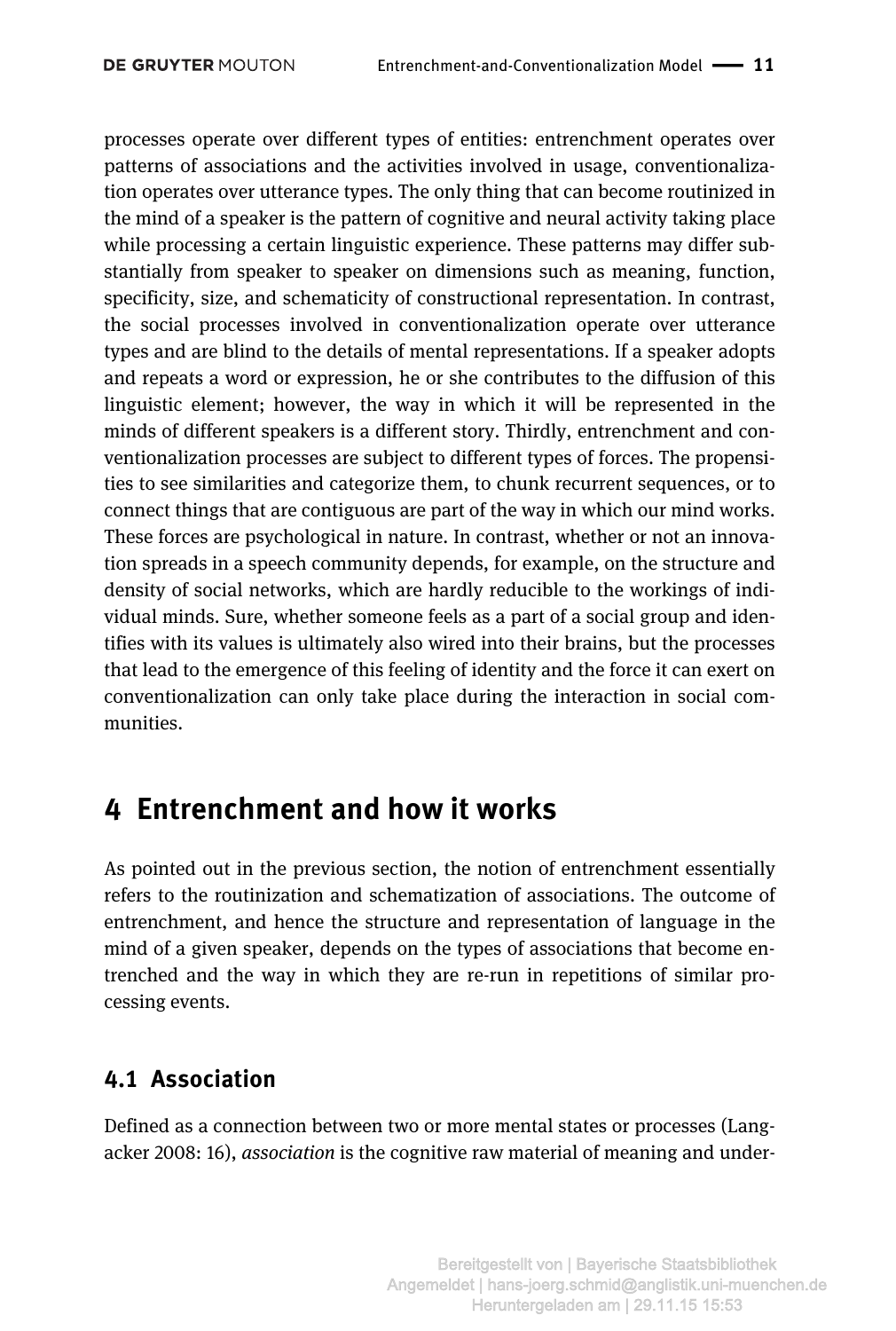**DE GRUYTER MOUTON** 

standing. Every single time people communicate by means of language, a wealth of patterns of associations becomes active in their minds and brains. In the EC-Model, four types of associations are distinguished and deemed sufficient to explain how linguistic structure comes about: *symbolic, pragmatic, syntagmatic,* and *paradigmatic associations.* 

*Symbolic associations* link the forms and meanings of linguistic elements in the minds of language users. The direction of this association depends on the mode of language use: from meaning to form in production, from form to meaning in comprehension. Symbolic associations afford the symbolic power of language. Entrenched symbolic associations are the cognitive and neural substrate of what we traditionally call *linguistic signs*, i.e. morphemes, words, and constructions.

*Pragmatic associations* connect symbolic, syntagmatic, and paradigmatic associations and their component parts to mental states activated by perceptual input from the usage event and by subsequent spreading activation and inferential mechanisms. Following traditional conceptions of pragmatics, pragmatic associations are regarded as encompassing not only information about the physical (time, place, props, etc.) and social situation (participants and their social roles), but also the larger preceding linguistic cotext (what was said or written before the current utterance) and the pragmatic acts, moves, and intentions of discourse participants, including inferential mechanisms like implicatures or irony. Pragmatic processes thus play a crucial role in the processes of meaning-encoding in production and intention-reading in comprehension (see Tomasello 2003: 31 *et passim*).

Words and constructions that are ordered sequentially in a given utterance trigger *syntagmatic associations.* In language comprehension, syntagmatic associations are required for integrating meanings, in production they are a major force in the sequential arrangements of the component parts of the utterance. Syntagmatic associations link associations activated by the sequential processing of linguistic forms and meanings. Syntactic schemas, i.e. schematic constructions, do so as well. Crucially, due to their predictive power, routinized syntagmatic associations prime the activation of subsequent symbolic associations. Syntagmatic associations that are processed very frequently can become so strong that the potential of the symbolic associations of the components parts to be activated is weakened, while the whole sequence of words triggers one holistic symbolic association. This corresponds to the process of chunking. Idioms, collocations, collostructions, valency patterns, and other types of cooccurrence patterns that allow language users to predict what will come next rely on more or less deeply routinized syntagmatic associations.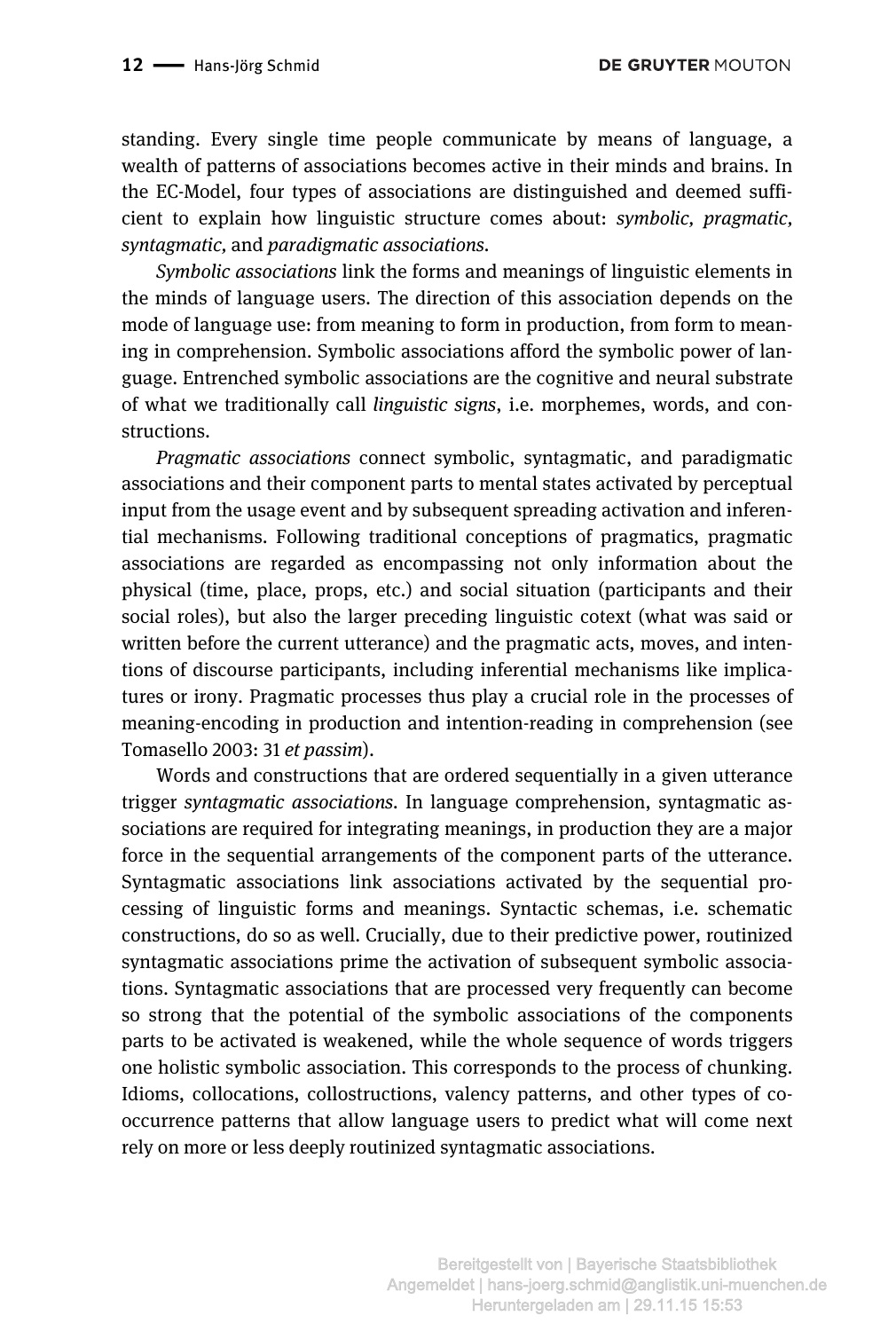Finally, *paradigmatic associations* link associations triggered by processing the forms or meanings of linguistic elements to potential alternative associations. Paradigmatic associations thus activate what could have been said or meant instead of what was said or meant. Paradigmatic associations strongly interact with pragmatic and especially syntagmatic associations; in fact, they depend on them, because paradigmatic alternatives only come into play within a given linguistic cotext and situational context. A speaker asked to produce a random word without any linguistic or situational context would not activate any strong paradigmatic associations, because all words are equally likely to appear. Paradigmatic associations are thus essentially probabilistic expectations that depend on and are created by syntagmatic and/or pragmatic associations.

#### **4.2 Routinization and schematization**

Routinization and schematization are cognitive and neural effects of the activation of repeated identical or at least similar patterns of associations. Routinization refers to the strengthening and increasing automatization of associations, schematization to a process that derives second-order associations from the commonalities of first-order associations (e.g. Langacker 2008: 17). Crucially, the actual outcome of these two processes depends on the nature and composition of the stimuli that trigger a given set of associations. Five idealized types of entrenchment effects can be distinguished (see Table 1 below for a summary and Schmid 2014b: 15 for more details).

Firstly, the repeated processing of *identical form-meaning pairings*, triggered, for example, by exact repetitions of the same word-forms or fixed expressions, contributes to the routinization of the symbolic association linking their forms and meanings. This will facilitate later activation of the same symbolic association and reduce the amount of time and effort required to retrieve the form and meaning of an element in production and comprehension. Following Schmid (2010) and Schmid and Küchenhoff (2013), this type of entrenchment can be conceptualized as a first approximation to *cotext-free entrenchment*. Cotext-free entrenchment is both affected by and contributes to the frequency of usage of a given linguistic element: the more often a word is used, the more entrenched it will become; the more entrenched it is, the more likely it is to be used. Convincing as this may sound, it is of course also highly simplistic, since linguistic items virtually never occur without any cotext and/or context and are therefore always in competition with paradigmatic and pragmatic competitors (see below).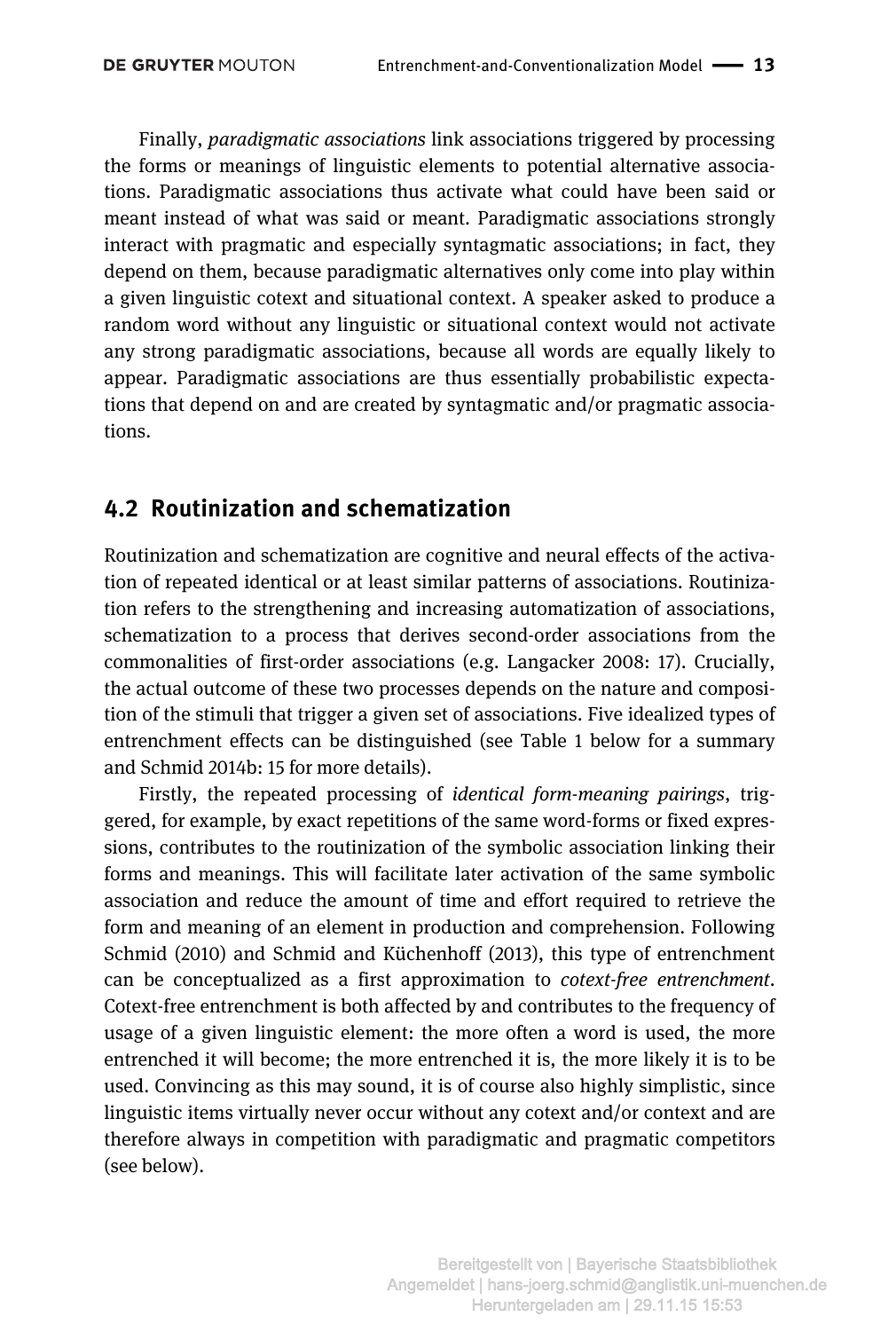Secondly, the repeated processing of *sequences of identical or similar linguistic elements* contributes to strengthening the syntagmatic associations between their forms and meanings. This can result in a chunking of the given sequence and the emergence of a symbolic association connecting the whole chunked form to one non-compositional meaning, accompanied by a reduction of the strength of the symbolic associations of its parts. The routinization of syntagmatic associations is referred to as *cotextual entrenchment.* Its results include collocations, emergent idioms, and other types of semi-fixed expressions. The degree of cotextual entrenchment of a linguistic element is a function of the relative frequency of this linguistic element in the target sequence vis-àvis uses of the same element in other cotextual environments. Common statistical measures of lexical associations (collocations) and lexicogrammatical associations (collostructions) essentially gauge cotextual entrenchment (if one neglects the important fact that corpus frequencies are a proxy for operationalizing conventionalization rather than entrenchment).

Thirdly, the repeated processing of *identical or similar linguistic elements under similar contextual circumstances* contributes to strengthening pragmatic associations. This will facilitate the activation of the given linguistic elements or structure *in comparable situations*, which is a case of *contextual entrenchment*. Faced with a specific situation, contextually more entrenched elements are more likely to be activated than elements that are not pragmatically associated, even if the latter show a higher degree of cotext-free entrenchment. This means that a rare expression or construction, such as an idiom, which is strongly associated with a given situation can thus win out over a frequent general-purpose expression.

Fourthly, the repetition of *different elements in an identical or similar cotextual or contextual environment* contributes to strengthening the paradigmatic association between these elements. The cognitive process of analogy plays a key role in this routinization process, as it is responsible for the identification of the shared role elements play in a given cotext or context. Examples of routinized paradigmatic associations include inflectional paradigms, word-fields, and the classic semantic sense relations. Crucially, the combination of paradigmatic associations between elements competing for a given slot in a frame and syntagmatic or pragmatic associations creating this frame lies at the heart of the process of *schematization.* To take an example from language acquisition, once the child recognizes that *gimme teddy, gimme ball* and *gimme flower* share the syntagmatic environment of *gimme* and the pragmatic function of asking for an object, the paradigmatic association between *teddy, ball* and *flower* emerges and this in turn facilitates the emergence of the schema *gimme* X.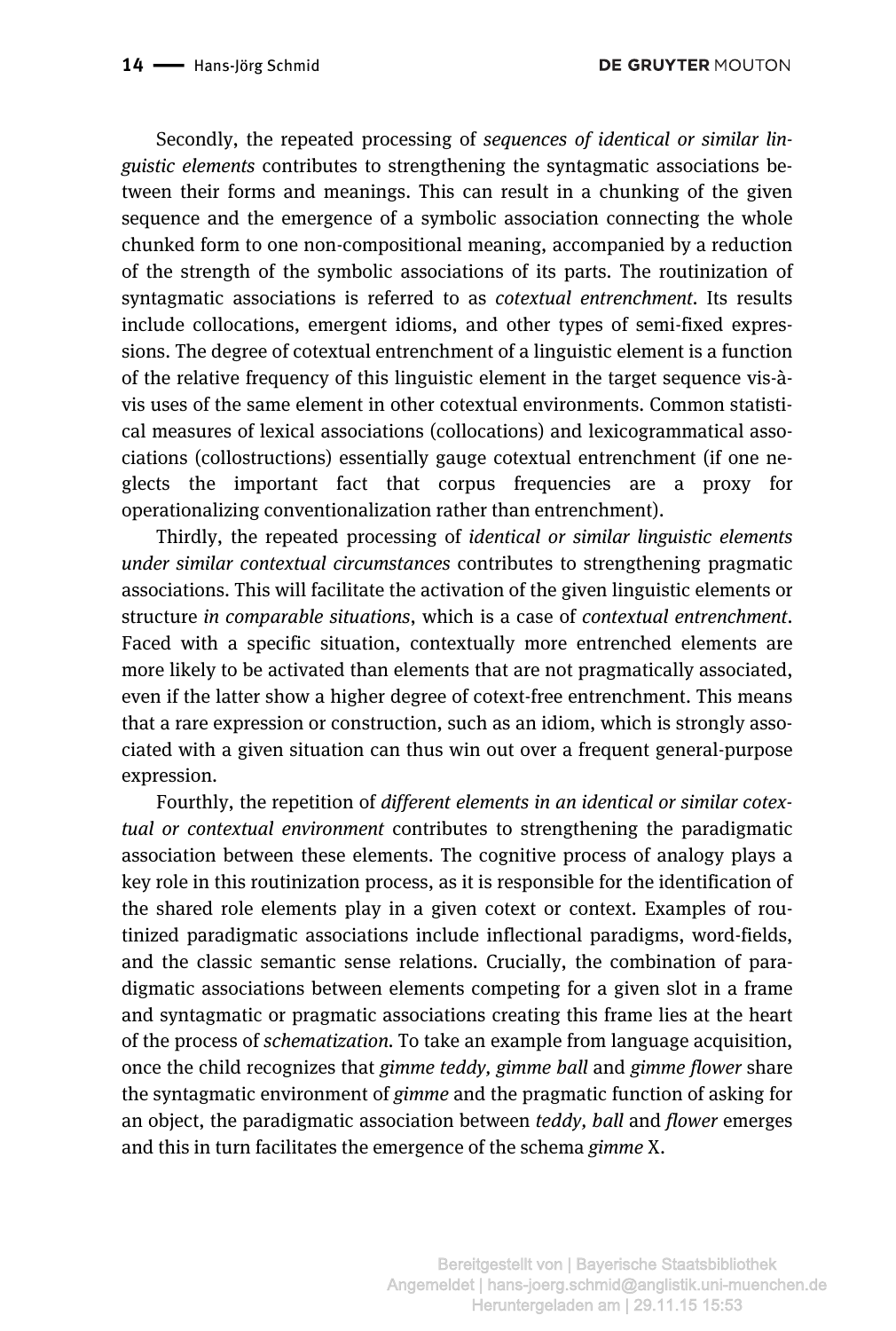Finally, the *repeated processing of different elements instantiating the same schemas* results in the routinization of these schemas. This has three effects: the strengthening of symbolic associations between the forms and meanings of the schema; the emergence of syntactic categories such as word-classes on the paradigmatic dimensions; and an increase in the productive use of the schema, which accounts for the generative capacity to produce utterances never processed before. A survey of the five types of entrenchment effects is given in Table 1.

**Tab. 1:** Survey of entrenchment effects depending on input conditions and types of associations

| repeated processing                                                                                                                                                            | entrenchment effects                                                             | parameters of usage and structure<br>affected                                                                                                                                                                                                                                                         |
|--------------------------------------------------------------------------------------------------------------------------------------------------------------------------------|----------------------------------------------------------------------------------|-------------------------------------------------------------------------------------------------------------------------------------------------------------------------------------------------------------------------------------------------------------------------------------------------------|
| of identical form-meaning<br>pairings aaaaaa<br>ababababab                                                                                                                     | routinization of symbolic<br>association: cotext-free<br>entrenchment            | - frequency of linguistic element<br>- ease and speed of activation                                                                                                                                                                                                                                   |
| of identical or highly similar<br>sequences of linguistic ele-<br>ments<br>a.b.ca.b.ca.b'c                                                                                     | routinization of syntag-<br>matic association:<br>cotextual<br>entrenchment      | - relative frequency of a linguistic<br>element in the target sequence<br>vis-à-vis uses of the same ele-<br>ment in other cotextual environ-<br>ments<br>- emergence of collocations, semi-<br>fixed idioms, and chunks                                                                              |
| of identical or highly similar<br>linguistic elements under<br>similar contextual circum-<br>stances<br>axbaxbax'b<br>in situation S                                           | ic associations:<br>contextual<br>entrenchment                                   | routinization of pragmat- - relative frequency of a linguistic<br>element under specific pragmat-<br>ic conditions vis-à-vis uses of the<br>same element in other contexts<br>- ease and speed of activation in a<br>given context                                                                    |
| of different elements in an<br>identical or highly similar<br>cotextual or contextual envi-<br>ronment<br>(a)x(b)(a)y(b)(a)z(b)<br>(c)x(b)  (c)y(b)  (c)z(b)<br>in situation S | routinization of para-<br>digmatic associations:<br>emergent schematiza-<br>tion | - emergence of inflectional para-<br>digms, paradigmatic relations,<br>word fields<br>- emergence of schemas (in com-<br>bination with syntagmatic asso-<br>ciations)<br>- relative frequency of a linguistic<br>element vis-à-vis other linguistic<br>elements that occur in the same<br>environment |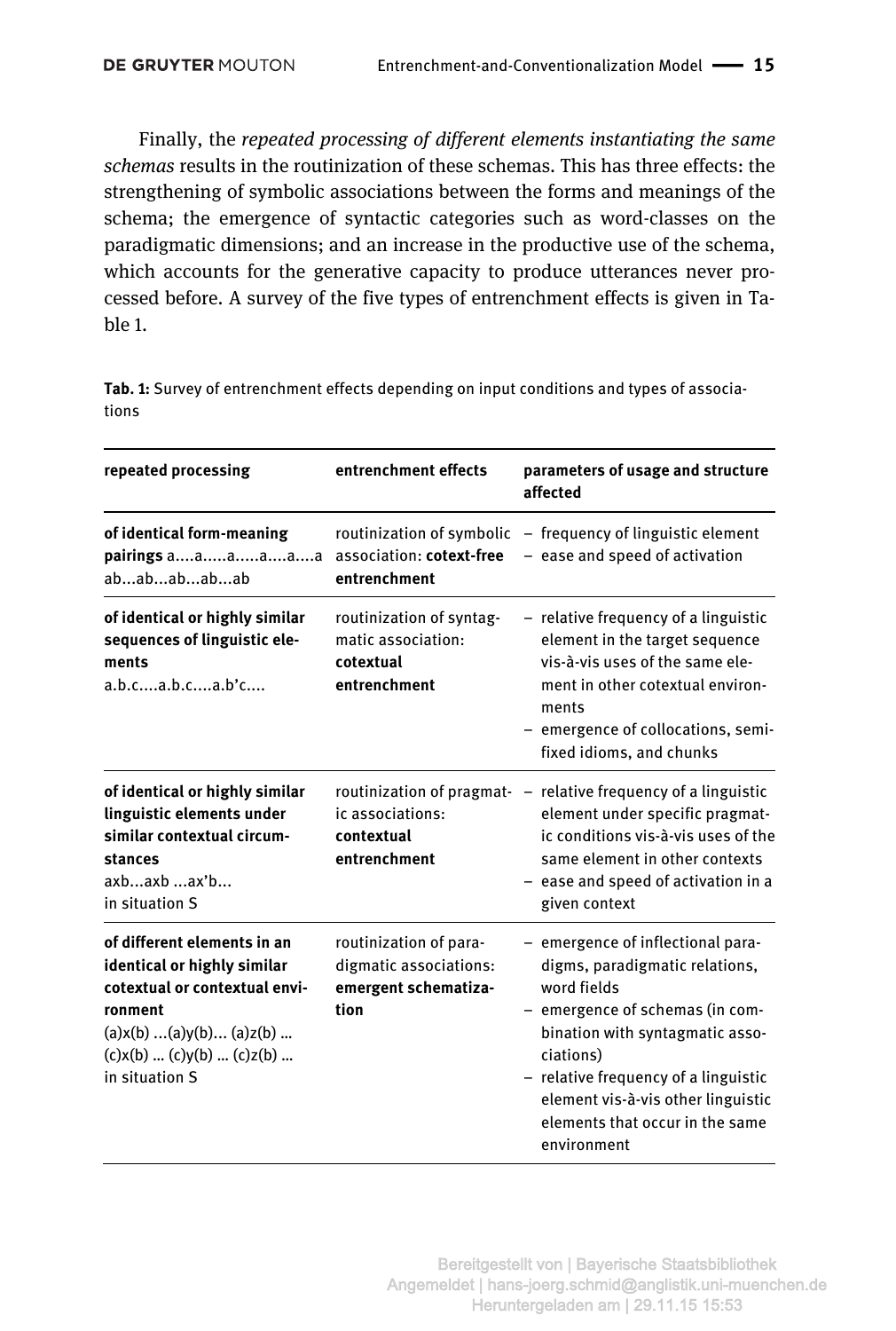| repeated processing                                                            | entrenchment effects | parameters of usage and structure<br>affected                                                                                                                                                                                                        |
|--------------------------------------------------------------------------------|----------------------|------------------------------------------------------------------------------------------------------------------------------------------------------------------------------------------------------------------------------------------------------|
| of different elements instanti-<br>ating the same schemas<br>$axb$ $ayb$ $azb$ |                      | routinization of schemas – strengthening of symbolic asso-<br>ciations between the forms and<br>meanings of the schema<br>- emergence of grammatical cate-<br>gories (e.g. word-classes)<br>- productive schemas, 'generative'<br>syntactic capacity |

The five types of entrenchment effects are constantly at work and to some extent compete with each other, partly determined by the current state of the strength of associations in the network at a given point in time. As is well known (cf. e.g. Bybee 2010; Schmid 2014b), if input is highly uniform (high 'token frequency'), then specific form-meaning pairings, and in particular irregular ones, become strengthened and strings of elements become fixed and eventually chunked (often supported by the routinization of motor activities). If the input is variable, but shares identical or similar meanings or functions (high 'type frequency'), then schemas are strengthened, which increases the dynamic and productive potential of a speaker.

## **5 Conventionalization and how it works**

As pointed out above and depicted in Figure 1, conventionalization subsumes the processes of innovation, co-adaptation, diffusion, and normation. These four processes represent stages of increasing conventionalization. As has been observed above, unlike entrenchment processes, conventionalization processes operate over utterances or, more precisely, utterances perceived as having some sort of commonality, i.e. utterance types. When speakers adopt and repeat a new word or expression that they have heard or read, only the surface string becomes manifest on the level of physically observable interaction which has the potential to affect conventionalization. We do not communicate by means of syntactic structures or constructions (on the level of the abstract system of language), but by means of utterances or constructs (on the level of actual speech). The nature and types of the associations activated in the minds of different speakers, i.e. their 'structure' and 'representation', are likely to differ considerably depending on the prior state of the associative networks of the speakers. For example, what is processed as a lexically fixed chunk in the mind of a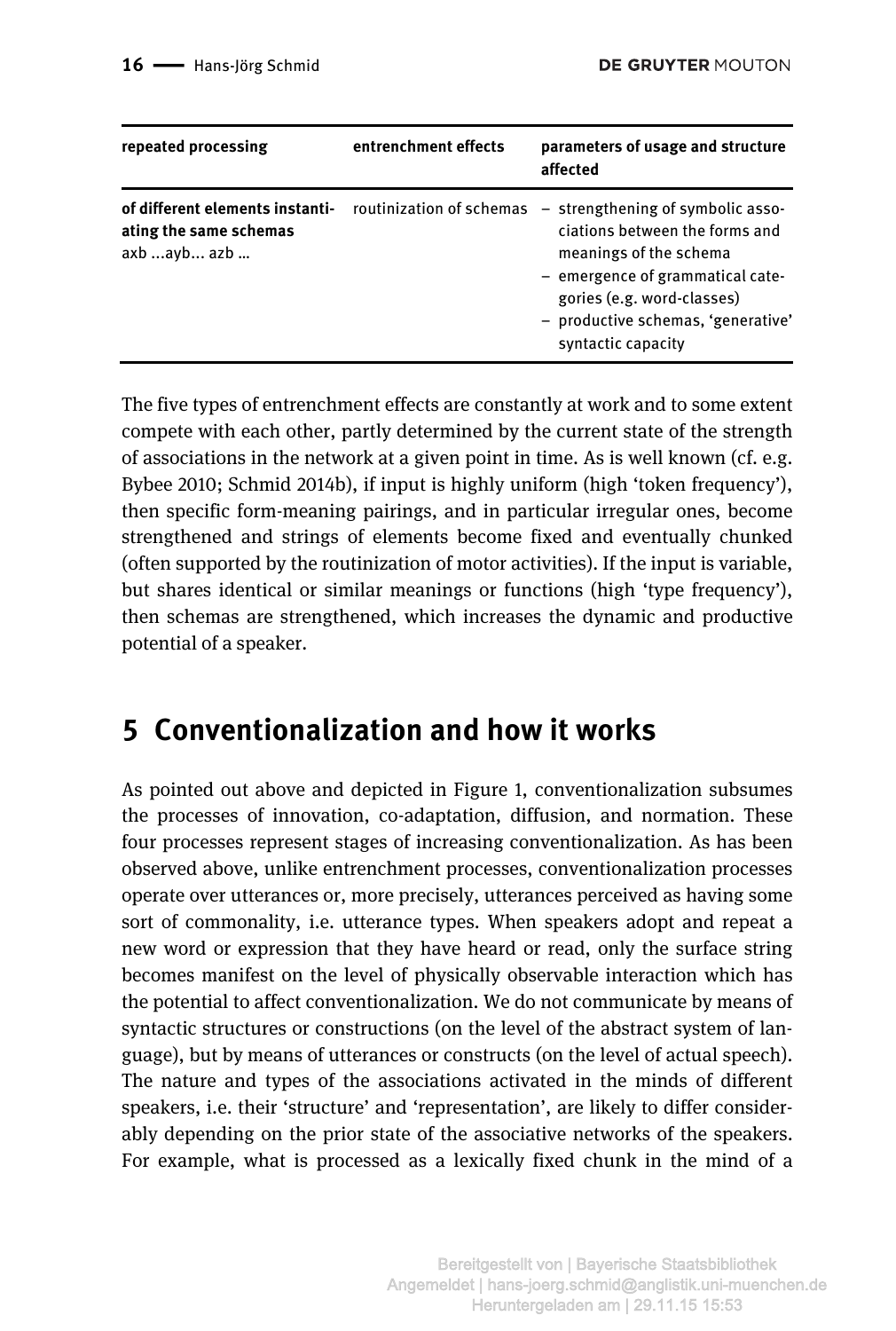speaker who has used an expression very frequently (e.g. *tip of my thumb*)<sup>1</sup> will probably be processed by recourse to a related phrase (*tip of my tongue*) or a variable schema (NP *of* NP) by a hearer who finds himself confronted with this expression for the first time. None of this comes to the surface of actual discourse, however, as both participants operate with the same utterance. Of course, schemas and variable constructions eventually also diffuse and become conventionalized, but the schematization processes required for this take place in individual minds triggered by exposure to specific, i.e. lexically filled, utterances.

The two core processes involved in conventionalization are co-adaptation and diffusion. These will be in the focus of the following discussion.

#### **5.1 Co-adaptation, diffusion and normation**

In rough preliminary terms, the notion of *co-adaptation* (Ellis and Larsen-Freeman 2009: 9) – which is closely related to concepts such as *accommodation* (cf. Trudgill 1986: 1–38; Giles et al. 1991; Auer and Hinskens 2005) and *alignment* (e.g. Pickering and Garrod 2004) – refers to the phenomenon that speakers show a certain tendency to take over and repeat linguistic material produced by their interlocutors earlier on in a given talk exchange. *Diffusion*, at least in a wider sense, captures the cumulated effect of co-adaptation on the larger macro-scale of a speech community, but uses different mechanisms and is subject to other forces.

Co-adaptation works as follows: in a given communicative situation involving two participants  $P_1$  and  $P_2$ ,  $P_1$  produces utterance U, which is perceived and processed by P2. The processing event will leave a memory trace and have an effect comparable to priming, namely that associations activated while processing U and related areas of the associative network will become active. This increases the likelihood that  $P_2$  takes up and repeats U or produces parts or a modified version of it. If, and only if, this act of production is performed, coadaptation has taken place. While the mechanisms behind co-adaptation are thus largely psychological in nature, the process as such only brings about its social effects if a physically observable utterance act is performed and becomes mutually manifest. The silent or solitary rehearsal of an utterance will contrib-

<sup>||</sup>  **1** Explained as "Just about to hit send on a text message when you think better of it and stop", in *Urban Dictionary*, cf. http://de.urbandictionary.com/define.php?term=tip+of+my+thumb &defid=8139711, accessed 30 April 2015.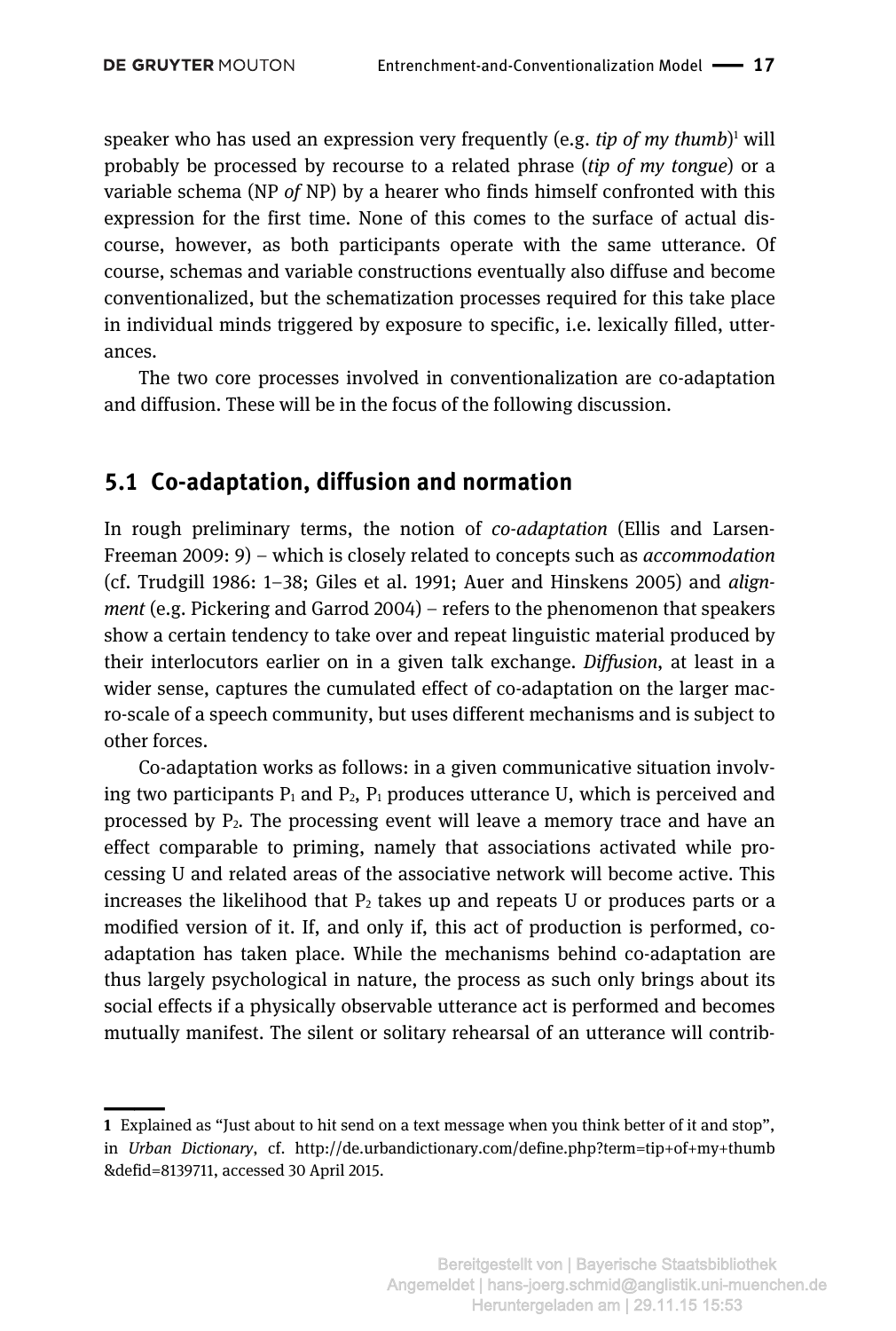**DE GRUYTER MOUTON** 

ute to entrenchment in the mind of the speaker, but it will not have an effect on conventionalization.

The process of co-adaptation is explicitly conceptualized as being restricted to a single communicative event. The participants involved in an act of coadaptation must be co-present in a given situation. If an innovation, for example, is to diffuse within the speech community, memory traces must survive in the mind of the co-adapting speaker beyond this communicative situation (Pickering and Garrod 2004: 217–218; Auer and Hinskens 2005: 336). Diffusion does not begin to take place until an innovation is repeated in a fresh communicative situation. Likewise, the conventionality of an existing utterance type is not increased, unless it is repeated in different communicative situations. This entails that the later oral or written repetition of what a person has *read* (rather than heard in conversation) is, by definition, already a case of diffusion rather than simple co-adaptation, because the reactive second utterance is embedded in a new communicative situation. Diffusion is thus a context-related process; it does not only pertain to the sheer number of speakers who use a certain utterance type, but also to the types of situations, social contexts, genres, and registers in which certain groups of users use it.

As emphasized above, conventionalization, and thus also its key subprocess, diffusion, is blind to the underlying structural properties of language. The tacit conventions that the speakers of a language or the members of a speech community agree on are neither couched in terms of subjects and predicates nor, for that matter, in the forms of principles and parameters, or constructions, or valency patterns. Conventions pertain to solving communicative tasks and to ways of saying things (Lewis 1969), but in a framework like the present one, which separates individual knowledge from collective agreement, they must not simply be regarded as shared pieces of knowledge. Speech communities can function perfectly well without an explicit, rather than tacit agreement on the structural properties of their shared code. It is only when metalinguistic awareness and *normation* come into play that structural descriptions in whatever format begin to have an effect on conventionalization. The prescriptive effects of explicit normation, i.e. *codification,* on conventionalization must certainly not be underestimated, but it is the tacit processes of co-adaptation and diffusion that play the key role in conventionalization. The *usualization* resulting from diffusion  $-$  i.e. the implicit agreement on how to solve communicative tasks – of course also exerts a strong normative force, but it differs from the prescriptive effects of dictionaries, reference grammars and style guides.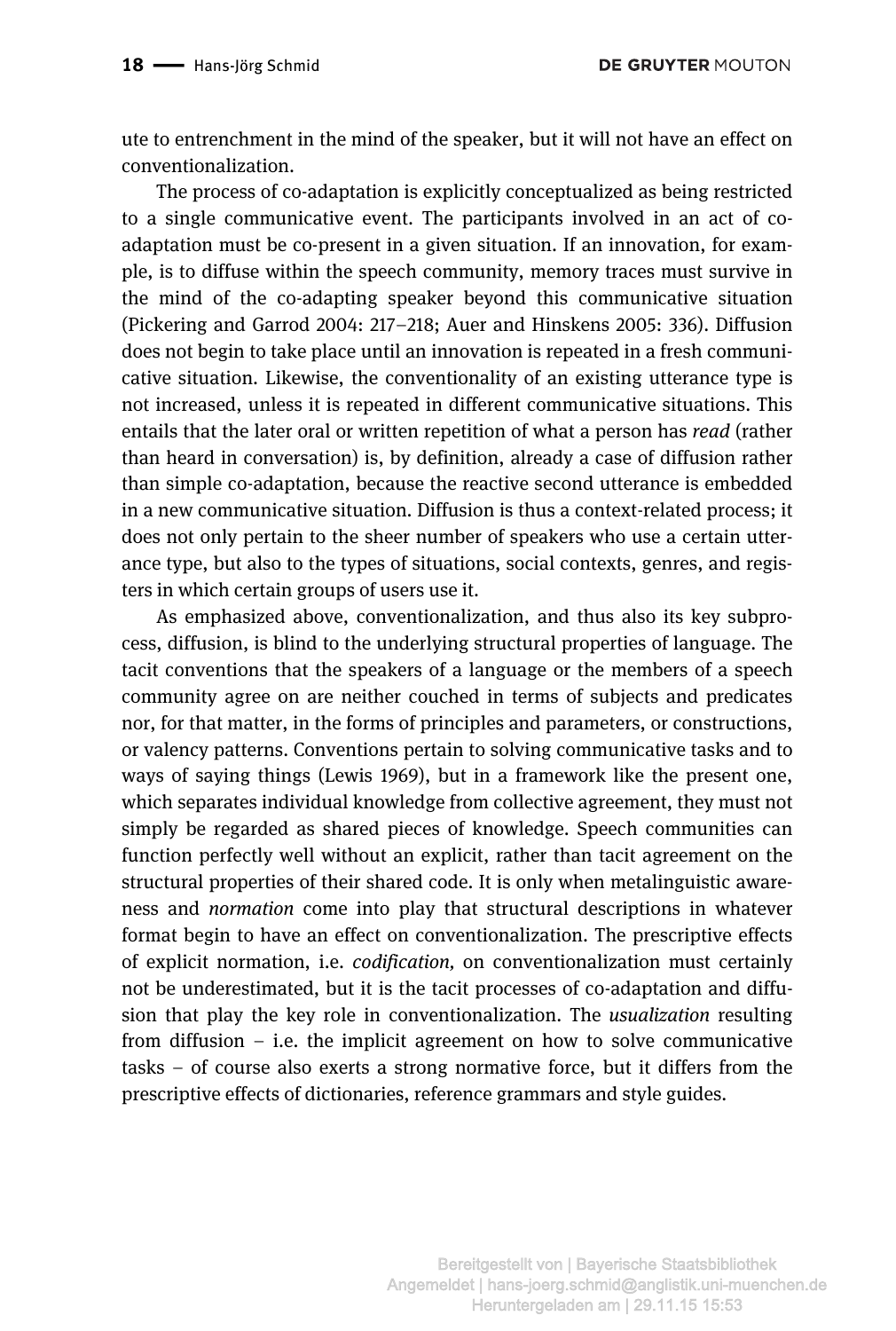#### **5.2 Innovation**

While every single repetition of an utterance type contributes to keeping up or increasing its degree of conventionalization, the effects of co-adaptation, diffusion, and (implicit and explicit) normation are of course most conspicuous in the case of innovations. These are novel utterance tokens that do not instantiate a conventional utterance type, but change such a type (as in the case of articulatory innovations) or cannot even be traced back to an existing type (as in the case of *ex nihilo* word creations). Successful innovations, i.e. those that catch on and diffuse, thus constitute the starting-point of the conventionalization of new utterance types.

Innovation is yet another *prima facie* candidate for an essentially cognitive process: whether deliberately or inadvertently, it is always true of innovations that a speaker produces an utterance that neither he or she nor anybody else has ever processed before. It seems that by necessity, this must take place in speakers' minds. However, this misses the important point that innovations are only innovative before the backdrop of what is regarded as conventional in a speech community, not before the backdrop of the mind of an individual speaker. If someone comes up with a witty and original new word and finds out that this word already exists, then they would no longer think of themselves as having produced an innovation. The very idea of innovation itself presupposes conventionality. And since conventionality is a social agreement, innovation must first and foremost be regarded as a social rather than a cognitive process.

## **6 How entrenchment and conventionalization interact**

According to the EC-Model, what linguists typically consider as *language* or *linguistic structure* comes about by the way in which entrenchment processes and conventionalization processes interact on the basis of usage and the activities involved in it. But what is the nature of this interaction between entrenchment and conventionalization?

Starting from the entrenchment side, repeated usage events bring about the routinization and schematization of the patterns of associations activated in the minds of the speakers and hearers present. This produces routinized associations connecting the forms and meanings of words, fixed expression, and schemas. Entrenched patterns of associations enable users to produce utterances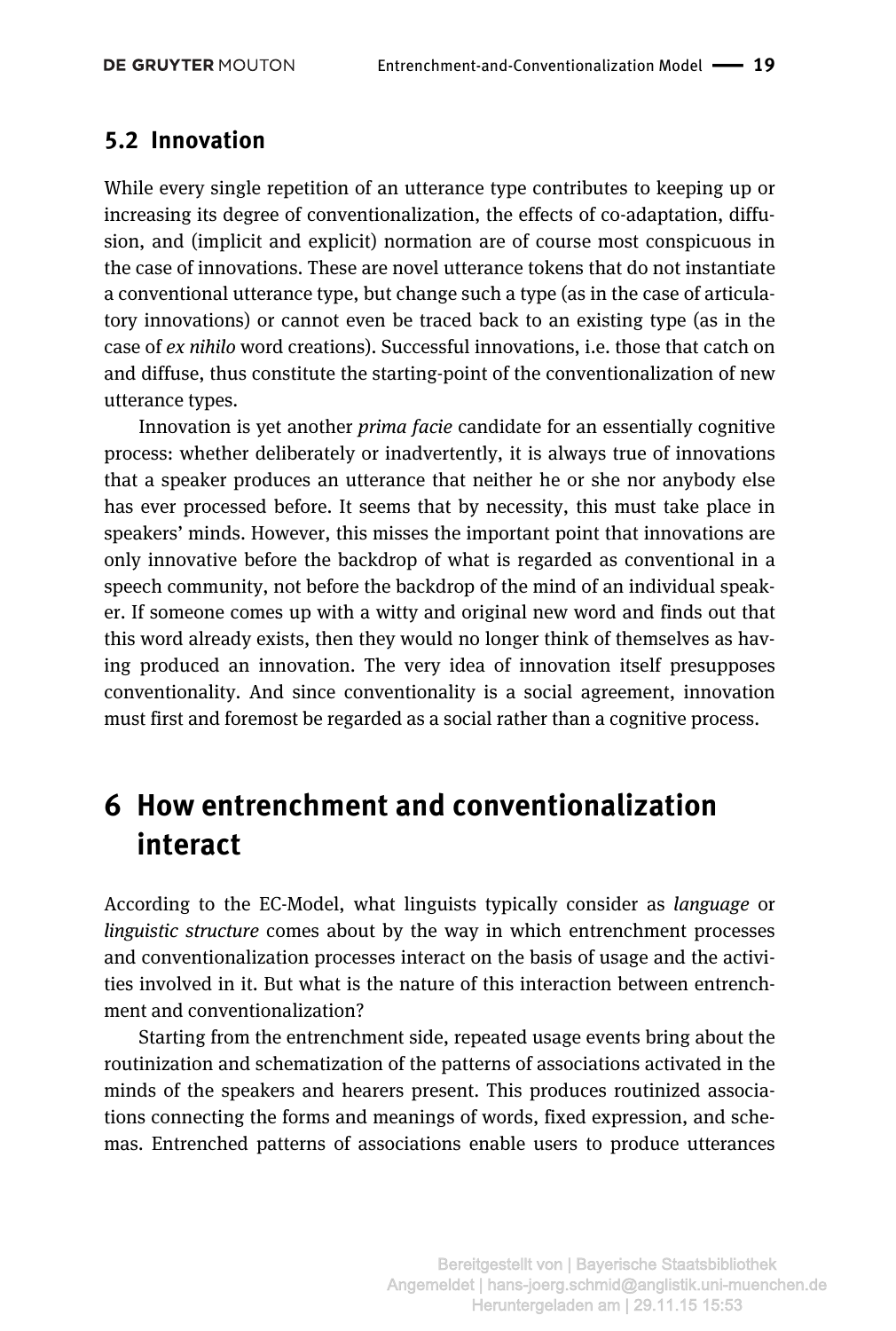which have the potential to evoke the intended responses in the minds of hearers, if, and only if, the usage profiles (communicative functions, referring potential) of these utterances in actual usage events are conventionalized. Nevertheless, the patterns and types of associations activated while processing one and the same utterance are not only bound to differ from speaker to speaker, as observed above, but also within speakers on the temporal dimension. What was processed as a variable schema before can gradually become chunked into a fixed expression by the routinization of syntagmatic associations. This internal micro-process can serve as the nucleus of a collective process of language change, if, and again only if, its effects in usage diffuse, e.g. in the form of phonological fusion processes, reanalysed utterance types, or extended or shifted meanings. The same utterance can even be processed by the same speaker in the form of different patterns of associations, depending on cotext and context. This means that input and output conditions of usage on entrenchment are extremely flexible.

All this entails that the interaction between entrenchment and conventionalization depends on the specific characteristics of the communicative situations in which these usage events take place. These include the whole range of parameters that have been part and parcel of pragmatic and sociolinguistic research: participants and their social characteristics and relations, settings, media (written, spoken), modes (scripted speech, casual talk), tones (serious, ironic, facetious), genres, and registers, communicative acts and goals, as well as social networks, values, and stereotypes that reach the surface of actual language use. But how, exactly, are the sociopragmatic features that are gleaned from situations brought to bear on entrenchment processes? This is where pragmatic associations come to the fore: The equally consequential and frequently overlooked link between what what takes place in societies, on the one hand, and in individual minds, on the other, is constituted by the pragmatic associations that connect whatever is perceived during the usage event to the patterns of associations activated while processing the linguistic input and output.

Not surprisingly, in view of the obsession with frequency in usage-based models of language, frequency of usage plays a key role in this interaction between entrenchment and conventionalization. Repetition contributes to routinization and schematization in the various ways described in Section 4, and to conventionalization by facilitating diffusion across speaker groups, genres, and registers. This is of course not a particularly original insight. But the separation of entrenchment and conventionalization allows for a more precise description of the cause-and-effect feedback-loop fashion in which frequency of usage acts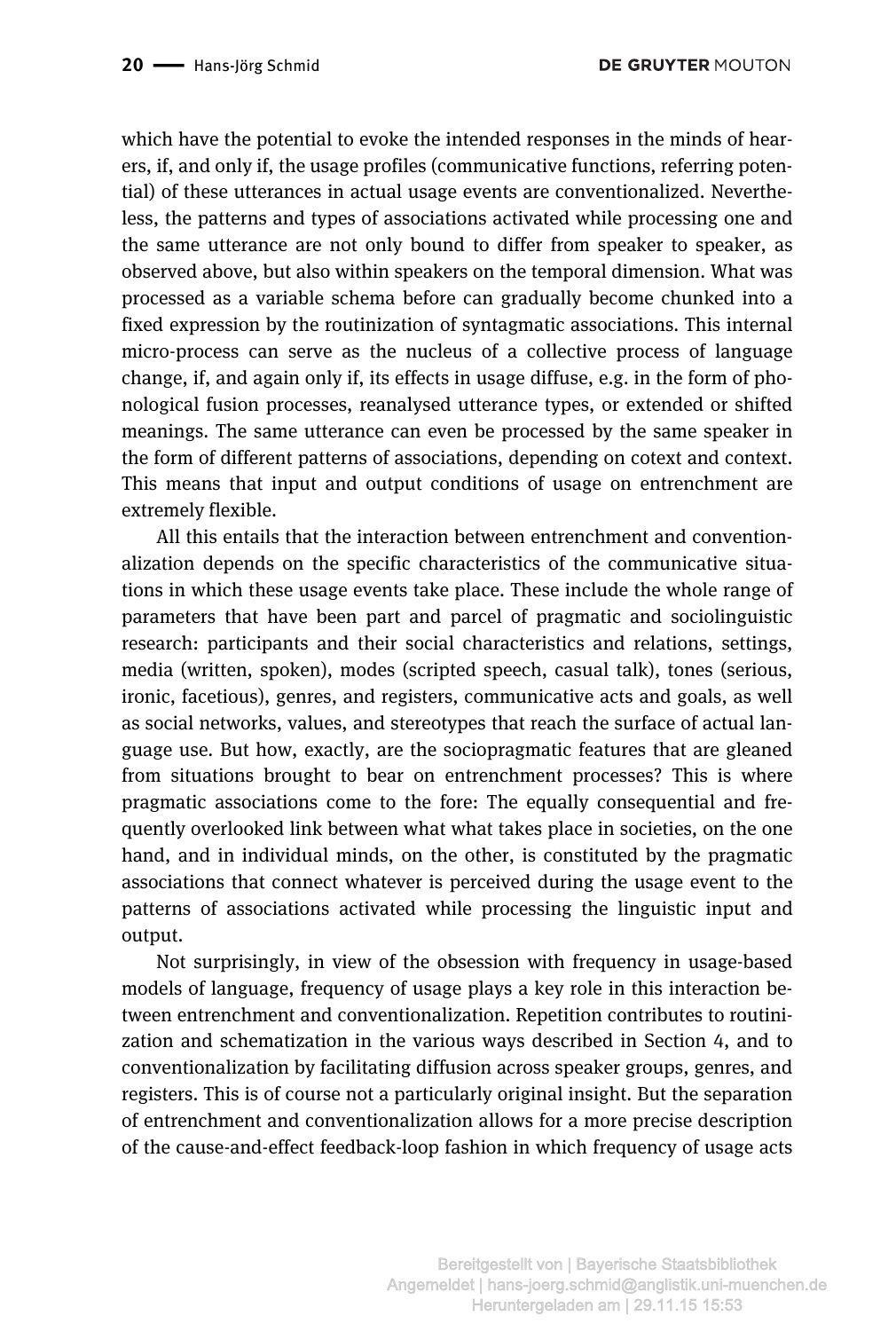upon linguistic structure: the usage frequency of a conventional utterance type supports the routinization of patterns of associations, which increases the likelihood of their activation and in turn the likelihood of repetition, which contributes to increasing conventionality. Since patterns of associations entail competition between the different types of associations, frequency in this feedback loop is never frequency of use as such, especially when it comes to using it as a proxy for measuring entrenchment, but frequency of use in social situations serving communicative and social functions. For frequency counts of individual linguistic items to be meaningful in terms of conventionality and entrenchment, they have to be measured and interpreted relative to frequencies of syntagmatic companions (cotextual entrenchment), to frequencies of paradigmatic competitors, and to frequencies of pragmatic competitors (contextual entrenchment) (cf. Gries 2012; Schmid and Küchenhoff 2013, Küchenhoff and Schmid 2015).

## **7 Conclusion**

In this short contribution I was unable to offer more than just a glimpse of the EC-Model. Clearly, the actual details of how language works have not even been touched upon. For example, hardly anything has been said about the way in which the forces contribute to shaping language and on the ways in which linguistic structure comes about; the emergence of grammatical categories such as word-classes and clause constituents was only mentioned in passing, and so were the processes that lead to competition between associations representing schematic grammatical and fixed lexical knowledge such as chunking or fusion. Only a very small number of examples were supplied to provide illustrations, and no hints as to how the model could be tested were given, even though some empirical work applying the model is available (Kerremans 2015; Schmid and Mantlik 2015; Günther, forthcoming). Overall, the model as such is certainly not designed as a model in the narrow sense, i.e. a set of falsifiable hypotheses, but as a theoretical framework that is able to spawn a range of predictions that lend themselves to empirical testing.

In accordance with the demands defined in the introduction, the EC-Model is designed as a cognitively and neurologically plausible, functional, interactional, sociocognitive, variational, dynamic, emergentist, and usage-based model of linguistic usage, structure, and knowledge:

The central claim that both usage and structure ultimately boil down to the repetition of similar patterns of different types of associations seems cognitively and neurologically realistic and accounts for the dynamic and emer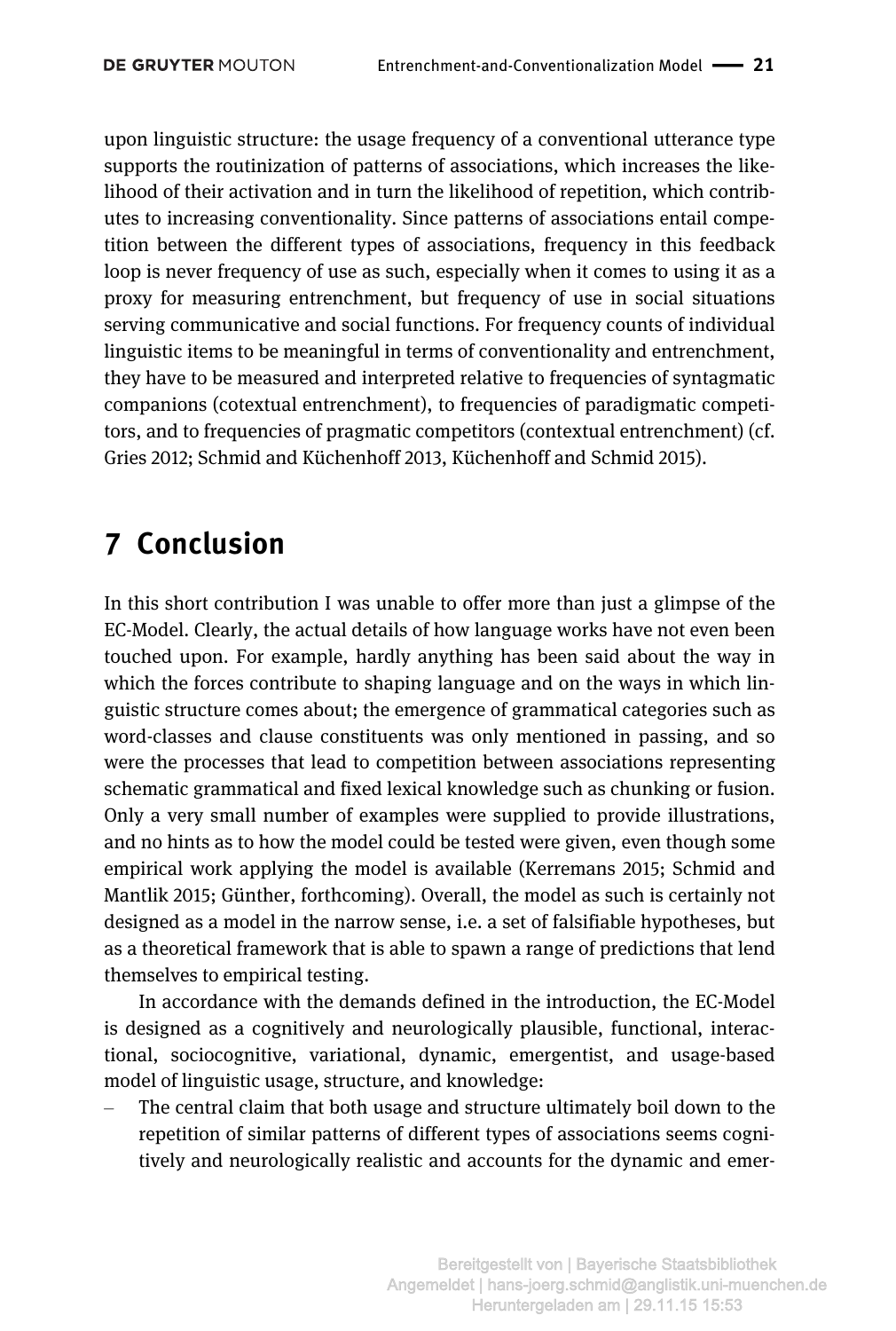gent properties of languages. Since patterns of associations are re-run afresh every time a linguistic utterance type is processed, and since these association patterns differ ever so slightly at each of these occasions depending on cotext and context, change is bound to take place.

- The apparent systematicity and stability of individual and shared linguistic knowledge is explained by the massive amount of repetition, which strengthens both entrenchment and conventionalization, albeit in different ways. Some 'structures', including basic clause patterns, or argumentstructure constructions, and phrase-internal structures, are instantiated in usage so frequently that they are less subject to change than rarely used constructions and expression such as idioms or rare conjunctions such as *unless* or *lest*. Note, however, that different types of frequencies can support the stability of structures, among them also relative frequency in a given linguistic cotext and contextual frequency under certain pragmatic conditions, which explains that even very rare expressions survive in unchanged form and with stable meanings if they are supported by strong syntagmatic and pragmatic associations.
- The functional aspects of the model reside in its focus on meaning and communicative purposes, which is basically implemented by all four different types of associations, but of particular prominence in the pragmatic associations that link entrenchment and conventionalization processes. As just mentioned, the flexibility caused by variable cotext and contexts also relies on pragmatic associations.
- The explicit separation of individual cognitive and collective social processes supplies the model with the interactional and sociocognitive components required for explaining language variation, which in turn can of course also be a source of dynamic processes.

As pointed out above, a potential merit of the model could be that it introduces an approach to the mechanisms behind language use and structure that can be considered genuinely *unified*: it does not give those aspects of language that can be generalized, e.g. its core structural properties, undue prominence over less easily generalizable, but equally important aspects such as its communicative and social functions. In addition, the aim of the model to do justice to the systematicity and stability, on the one hand, and the flexibility and variability of languages, on the other, may have a chance to be appreciated by the community. Finally, the way in which the model links what goes on in the minds of individual speakers to what takes place in speech communities – by means of taking seriously the different types of activities involved in usage and by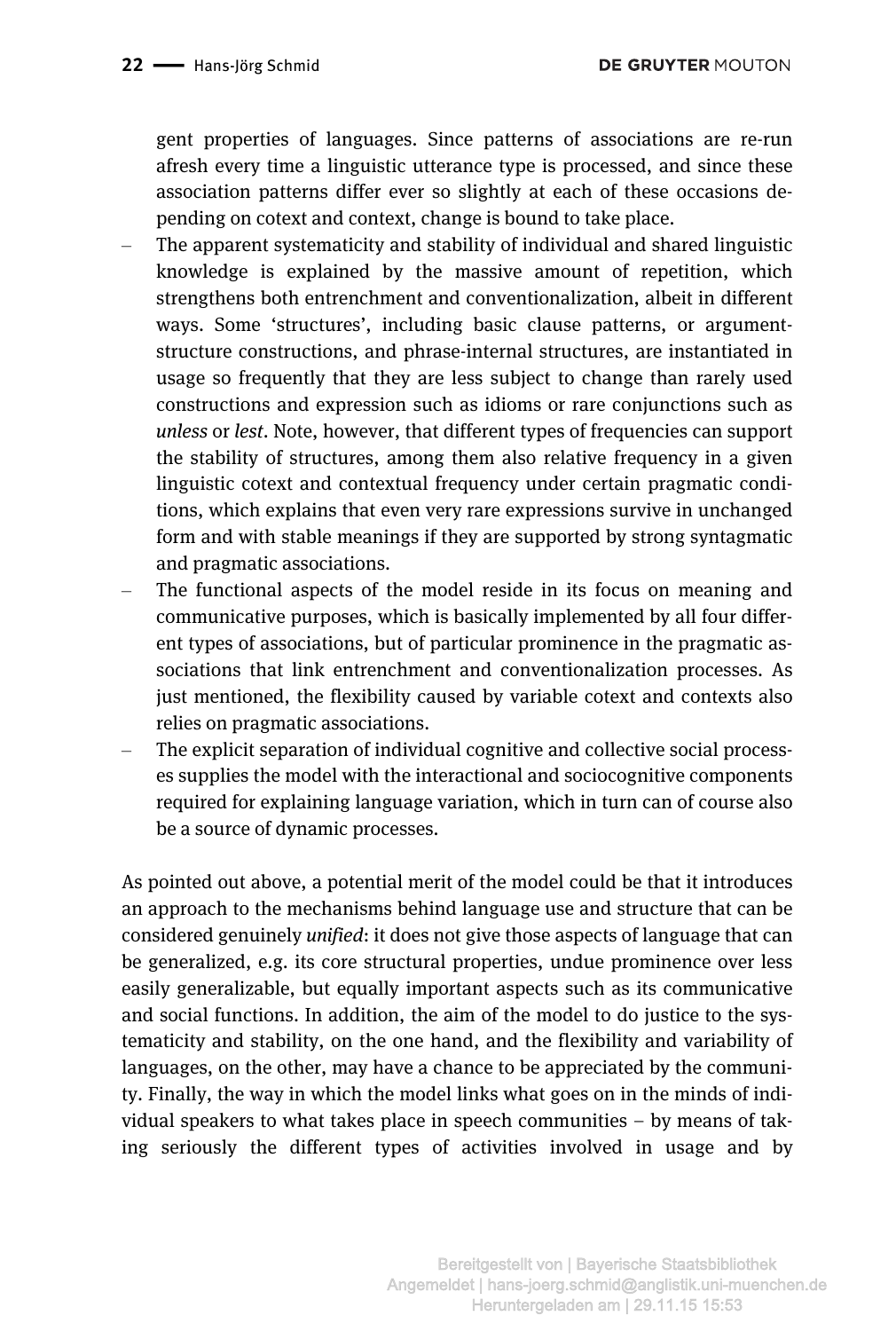identifying pragmatic associations as the locus of this link – may eventually contribute to giving more detail and substance to the buzzword of *usage-based models*.

### **References**

- Auer, Peter & Frans Hinskens. 2005. The role of interpersonal accommodation in a theory of language change. In Peter Auer, Frans Hinskens & Paul Kerswill (eds.), *Dialect change*, 335–357. Cambridge: Cambridge University Press.
- Barlow, Michael. 2013. Individual differences and usage-based grammar. *International Journal of Corpus Linguistics* 18(4). 443–478.
- Barlow, Michael & Suzanne Kemmer (eds.). 2000. *Usage-based models of language*. Stanford, CA: CSLI Publications.
- Blumenthal-Dramé, Alice. 2012. *Entrenchment in usage-based theories: What corpus data do and do not reveal about the mind*. Berlin et al.: Walter de Gruyter.
- Blythe, Richard A. & William A. Croft. 2009. The speech community in evolutionary language dynamics. In Nick C. Ellis & Diane Larsen-Freeman (eds.), *Language as a complex adaptive system*, 47–63. Chichester: Wiley-Blackwell. [= *Language Learning* 59: Suppl. 1]
- Bybee, Joan. 1985. *Morphology: A study of the relation between meaning and form*. Amsterdam & Philadelphia: John Benjamins.
- Bybee, Joan. 2001. *Phonology and language use*. Cambridge: Cambridge University Press.
- Bybee, Joan. 2010. *Language, usage and cognition*. Cambridge & New York: Cambridge University Press.
- Bybee, Joan & Paul Hopper (eds.). 2001. *Frequency and the emergence of linguistic structure*. Amsterdam & Philadelphia: John Benjamins.
- Croft, William. 2000. *Explaining language change: An evolutionary approach*. Harlow & New York: Longman.
- Croft, William. 2009. Toward a social cognitive linguistics. In Vyvyan Evans & Stephanie Pourcel (eds.), *New directions in cognitive linguistics*, 395–420. Amsterdam & Philadelphia: John Benjamins.
- Dąbrowska, Ewa. 2012. Different speakers, different grammars: Individual differences in native language attainment. *Linguistic Approaches to Bilingualism* 2(3). 219–253.
- Detges, Ulrich & Richard Waltereit. 2002. Grammaticalization vs. reanalysis: A semanticpragmatic account of functional change in grammar. *Zeitschrift für Sprachwissenschaft*  21(2). 151–195.
- Eckert, Penelope. 2000. *Linguistic variation as social practice: The linguistic construction of identity in Belten High*. Oxford: Blackwell.
- Ellis, Nicholas. C. & Diane Larsen-Freeman. 2009. Constructing a second language. In Nicholas C. Ellis & Diane Larsen-Freeman (eds.), *Language as a complex adaptive system*, 90–123. Chichester, England: Wiley-Blackwell.
- Fillmore, Charles J., Paul Kay & Mary C. O'Connor. 1988. Regularity and idiomaticity in grammatical constructions: The case of *let alone*. *Language* 64. 501–538.
- Geeraerts, Dirk, Gitte Kristiansen & Yves Peirsman (eds.). 2010. *Advances in cognitive sociolinguistics*. Berlin & New York: Mouton de Gruyter.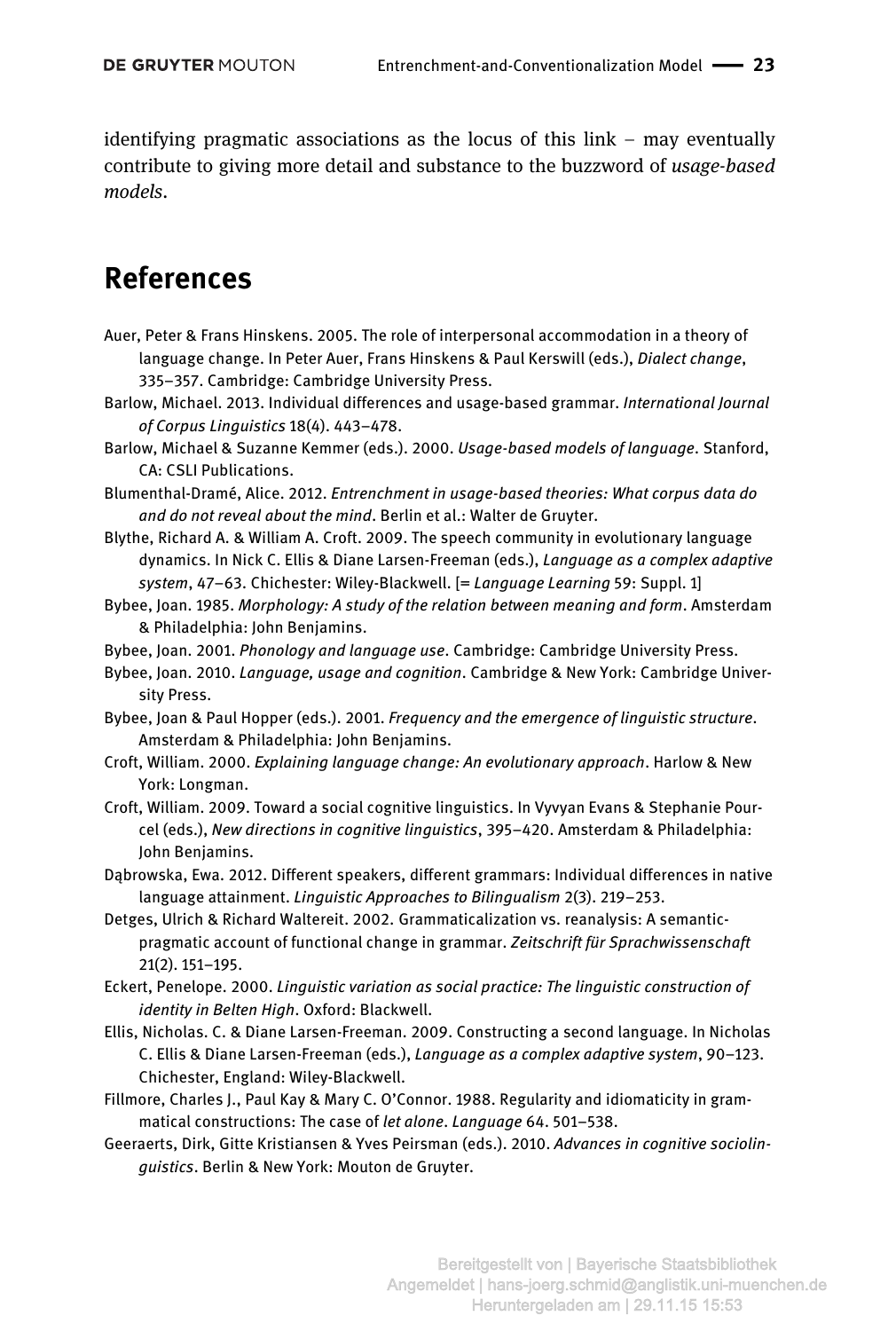Giles, Howard, Nicholas Coupland & Justine Coupland. 1991. Accommodation theory: Communication, context and consequence. In Howard Giles, Nicholas Coupland & Justine Coupland (eds.), *Contexts of accommodation: Developments in applied sociolinguistics,* 1–68. Cambridge: Cambridge University Press.

Goldberg, Adele. 1995. *Constructions: A construction grammar approach to argument structure*. Chicago, IL: Chicago University Press.

Goldberg, Adele. 2006. *Constructions at work: The nature of generalization in language*. Oxford: Oxford University Press.

- Gries, Stefan Th. 2012. Frequencies, probabilities, association measures in usage-/exemplarbased linguistics: Some necessary clarifications. *Studies in Language* 36. 477–510.
- Günther, Franziska. Forthcoming. *Constructions in cognitive context: A speaker-focused usagebased approach to linguistic relativity effects*. Berlin & Boston: Mouton de Gruyter.
- Harder, Peter. 2010. *Meaning in mind and society: A functional contribution to the social turn in cognitive linguistics*. Berlin & New York: de Gruyter Mouton.

Hilpert, Martin. 2013. *Constructional change in English: Developments in allomorphy, word formation, and syntax*. Cambridge et al.: Cambridge University Press.

Hilpert, Martin. 2014. *Construction grammar and its application to English*. Edinburgh: Edinburgh University Press.

Hopper, Paul. 1987. Emergent grammar. *Berkeley Linguistics Society* 13. 139–157.

Kerremans, Daphné. 2015. *A web of new words: A corpus-based study of the conventionalization process of English neologisms*. Frankfurt a. M. et al.: Peter Lang.

Kristiansen, Gitte. 2008. Style-shifting and shifting styles: A socio-cognitive approach to lectal variation. In Gitte Kristiansen & René Dirven (eds.), *Cognitive sociolinguistics: Language variation, cultural models, social systems*, 45–88. Berlin: Mouton de Gruyter.

Küchenhoff, Helmut & Hans-Jörg Schmid . 2015. Reply to "More (old and new) misunderstandings of collostructional analysis: On Schmid & Küchenhoff" by Stefan Th. Gries. *Cognitive Linguistics* 26(3). 537–547.

Labov, William. 2001. *Principles of linguistic change. Vol. II: Social factors*. Oxford: Wiley-Blackwell.

Labov, William. 2010. *Principles of linguistic change. Vol. III: Cognitive and cultural factors*. Oxford: Wiley-Blackwell.

Langacker, Ronald W. 1987. *Foundations of cognitive grammar. Vol. I: Theoretical prerequisites*. Stanford, CA: Stanford University Press.

Langacker, Ronald W. 1988. A usage-based model. In Brygida Rudzka-Ostyn (ed.), *Topics in cognitive linguistics,* 127–161. Amsterdam & Philadelphia: Benjamins.

Langacker, Ronald W. 2008. *Cognitive grammar: A basic introduction.* Oxford & New York: Oxford University Press.

Lewis, David. 1969. *Convention: A philosophical study*. Cambridge, MA: Harvard University Press.

MacWhinney, Brian (ed.). 1999. *The emergence of grammar*. Mahwah, NJ: Lawrence Erlbaum.

Pickering, Martin J. & Simon C. Garrod. 2004. Toward a mechanistic psychology of dialogue. *Behavioral and Brain Science* 27. 169–226.

Pierrehumbert, Janet B. 2001. Exemplar dynamics: Word frequency, lenition and contrast. In Joan Bybee & Paul Hopper (eds.), *Frequency and the emergence of linguistic structure*, 516–530. Amsterdam & Philadelphia: John Benjamins.

Pulvermüller, Friedemann. 2003. *The neuroscience of language: On brain circuits of words and serial order*. Cambridge: Cambridge University Press.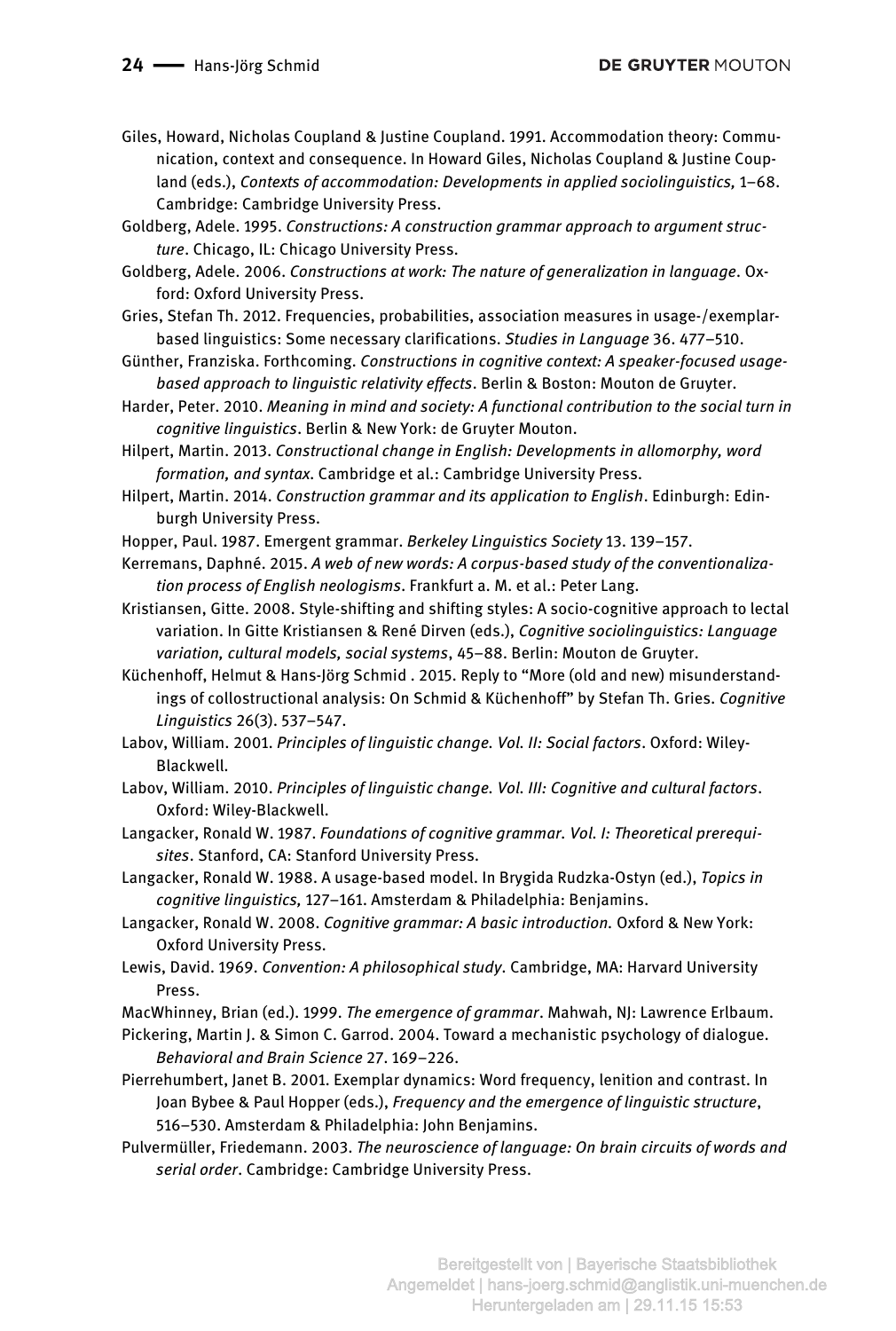- Pulvermüller, Friedemann. 2013. How neurons make meaning: Brain mechanisms for embodied and abstract-symbolic semantics. *Trends in cognitive sciences* 17(9). 458–470.
- Schmid, Hans-Jörg. 2007. Entrenchment, salience and basic levels. In Dirk Geeraerts & Hubert Cuyckens (eds.), *The Oxford handbook of cognitive linguistics*, 117–138. Oxford: Oxford University Press.
- Schmid, Hans-Jörg. 2010. Does frequency in text really instantiate entrenchment in the cognitive system? In Dylan Glynn & Kerstin Fischer (eds.), *Quantitative methods in cognitive semantics: Corpus-driven approaches*, 101–133. Berlin et al.: Walter de Gruyter.
- Schmid, Hans-Jörg. 2014a. Lexico-grammatical patterns, pragmatic associations and discourse frequency. In Thomas Herbst, Hans-Jörg Schmid & Susen Faulhaber, *Constructions collocations patterns,* 239–293. Berlin & Boston: de Gruyter Mouton.
- Schmid, Hans-Jörg. 2014b. A framework for understanding linguistic entrenchment and its psychological foundations in memory and automatization. http://www.anglistik.unimuenchen.de/personen/professoren/schmid/schmid\_publ/entrenchment-intro.pdf (accessed 30 April 2015). [To appear in Hans-Jörg Schmid (ed.), *Entrenchment, memory and automaticity: The psychology of linguistic knowledge and language learning*. Boston: APA and Walter de Gruyter.]
- Schmid, Hans-Jörg & Helmut Küchenhoff. 2013. Collostructional analysis and other ways of measuring lexicogrammatical attraction: Theoretical premises, practical problems and cognitive underpinnings. *Cognitive Linguistics* 24(3). 531–577.
- Schmid, Hans-Jörg & Annette Mantlik. 2015. Entrenchment in historical corpora? Reconstructing dead authors' minds from their usage profiles. *Anglia* 133(4).586–623.
- Schmitt, Norbert (ed.). 2004. *Formulaic sequences: Acquisition, processing, and use.* Amsterdam & Philadelphia: John Benjamins.
- The Five Graces Group [= Clay Becker, Richard Blythe, Joan Bybee, Morten H. Christiansen, William Croft, Nick C. Ellis, John Holland, Jinyun Ke, Diane Larsen-Freeman, Tim Schoenemann]. 2009. Language is a complex adaptive system: Position paper. In Nick C. Ellis & Diane Larsen-Freeman (eds.), *Language as a complex adaptive system*, 1–26. Chichester: Wiley-Blackwell. [= *Language Learning* 59: Suppl. 1]
- Tomasello, Michael. 2003. *Constructing a language*: *A usage-based theory of language acquisition*. Cambridge, MA & London: Harvard University Press.
- Traugott, Elizabeth Closs & Graeme Trousdale. 2013. *Constructionalization and constructional change*. Oxford: Oxford University Press.
- Trudgill, Peter. 1986. *Dialects in contact*. Oxford: Blackwell.
- Wray, Alison. 2002. *Formulaic language and the lexicon*. Cambridge & New York: Cambridge University Press.
- Wray, Alison. 2008. *Formulaic language: Pushing the boundaries*. Oxford: Oxford University Press.